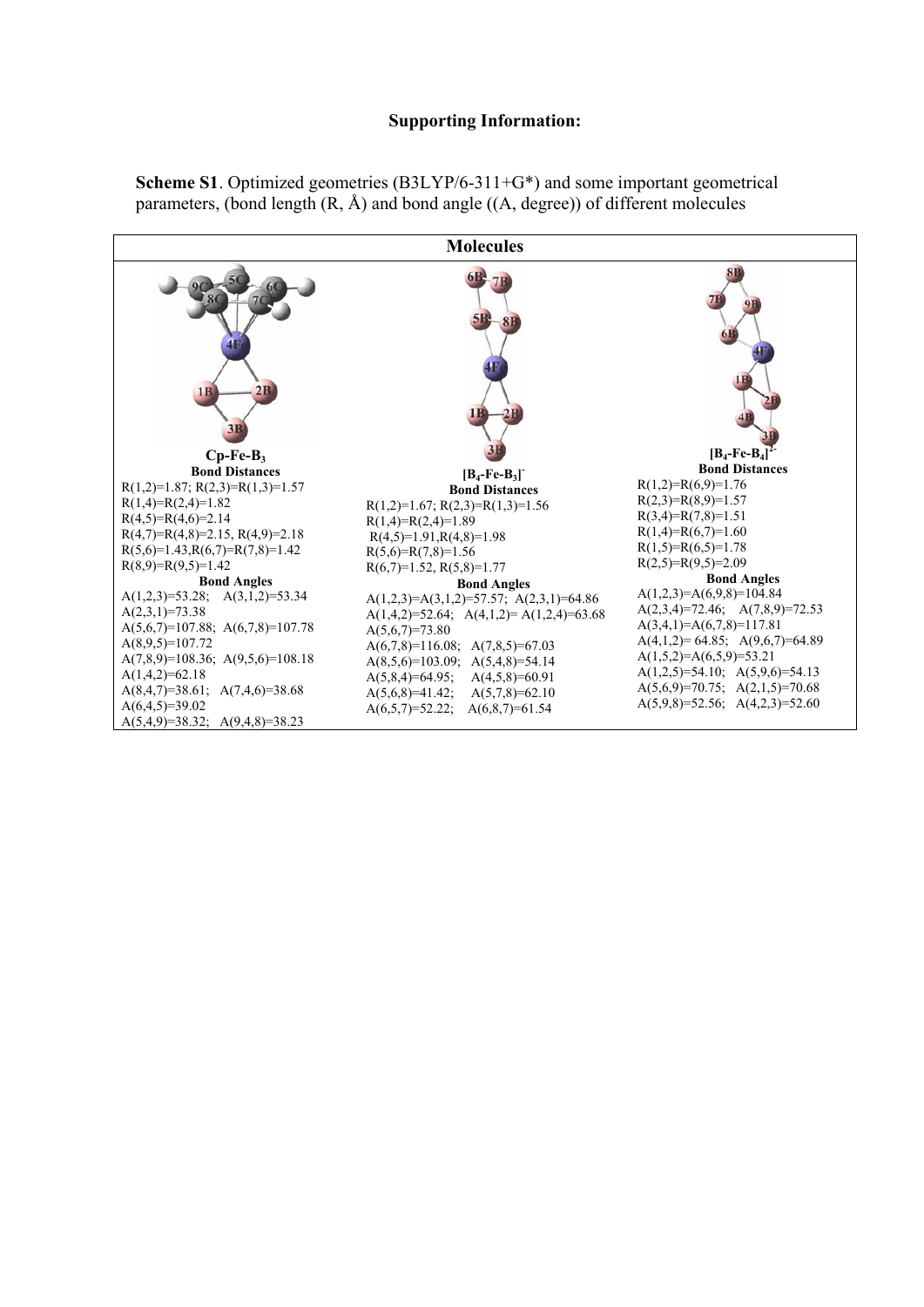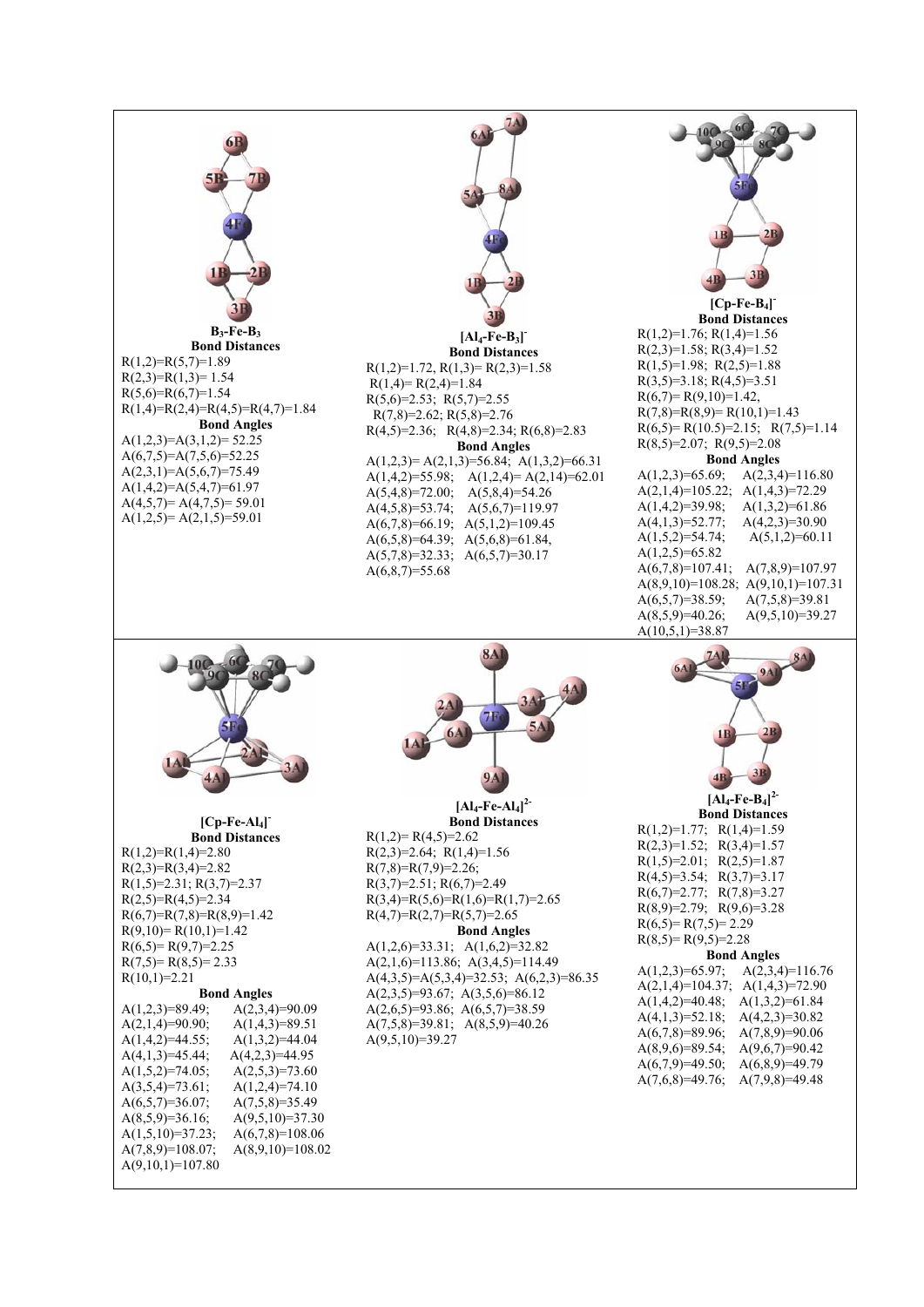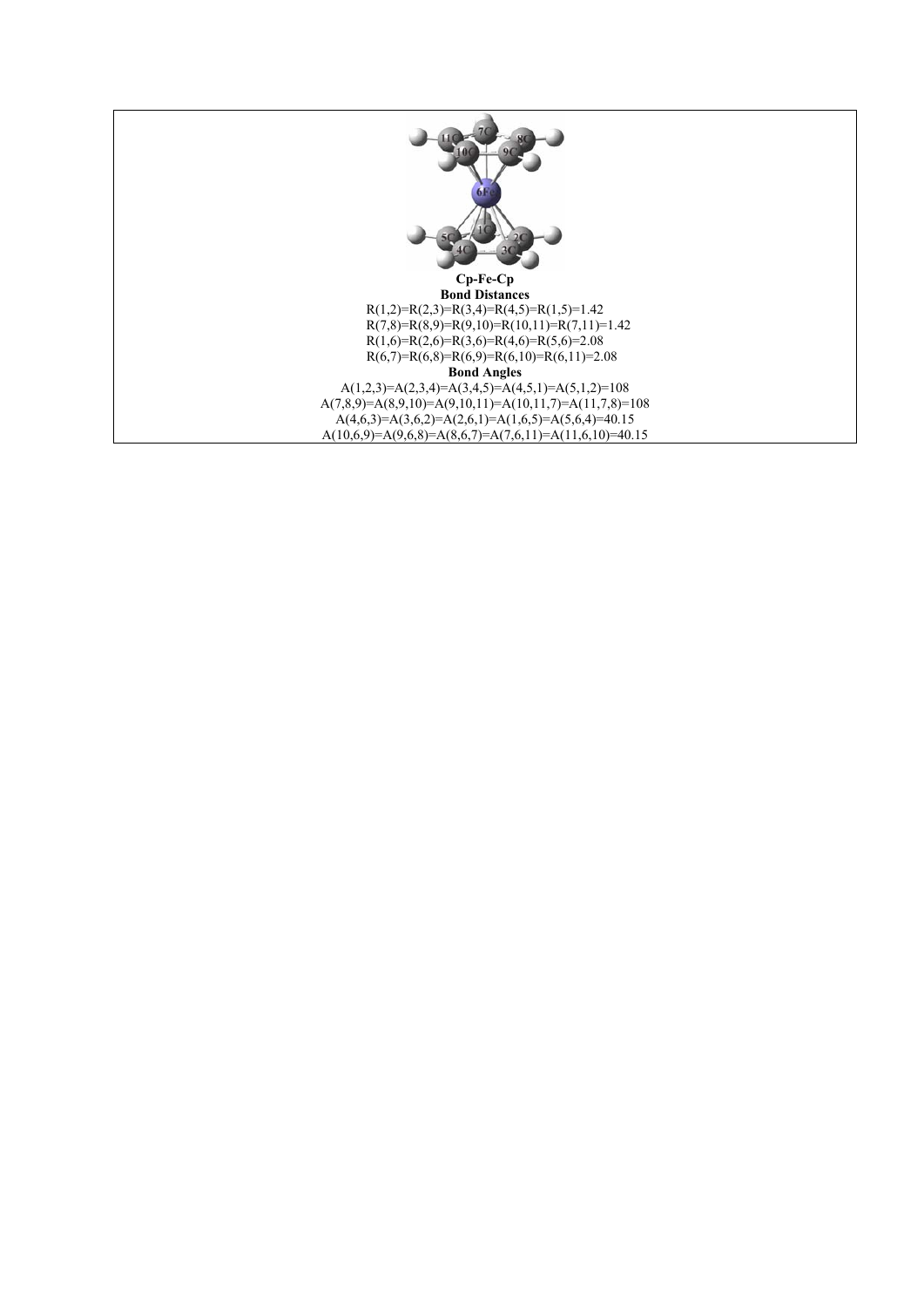

**Scheme S2**. Optimized geometries (B3LYP/6-311+G\*) and some important geometrical parameters, (bond length  $(R, \hat{A})$  and bond angle  $((A, \text{degree}))$  of different molecules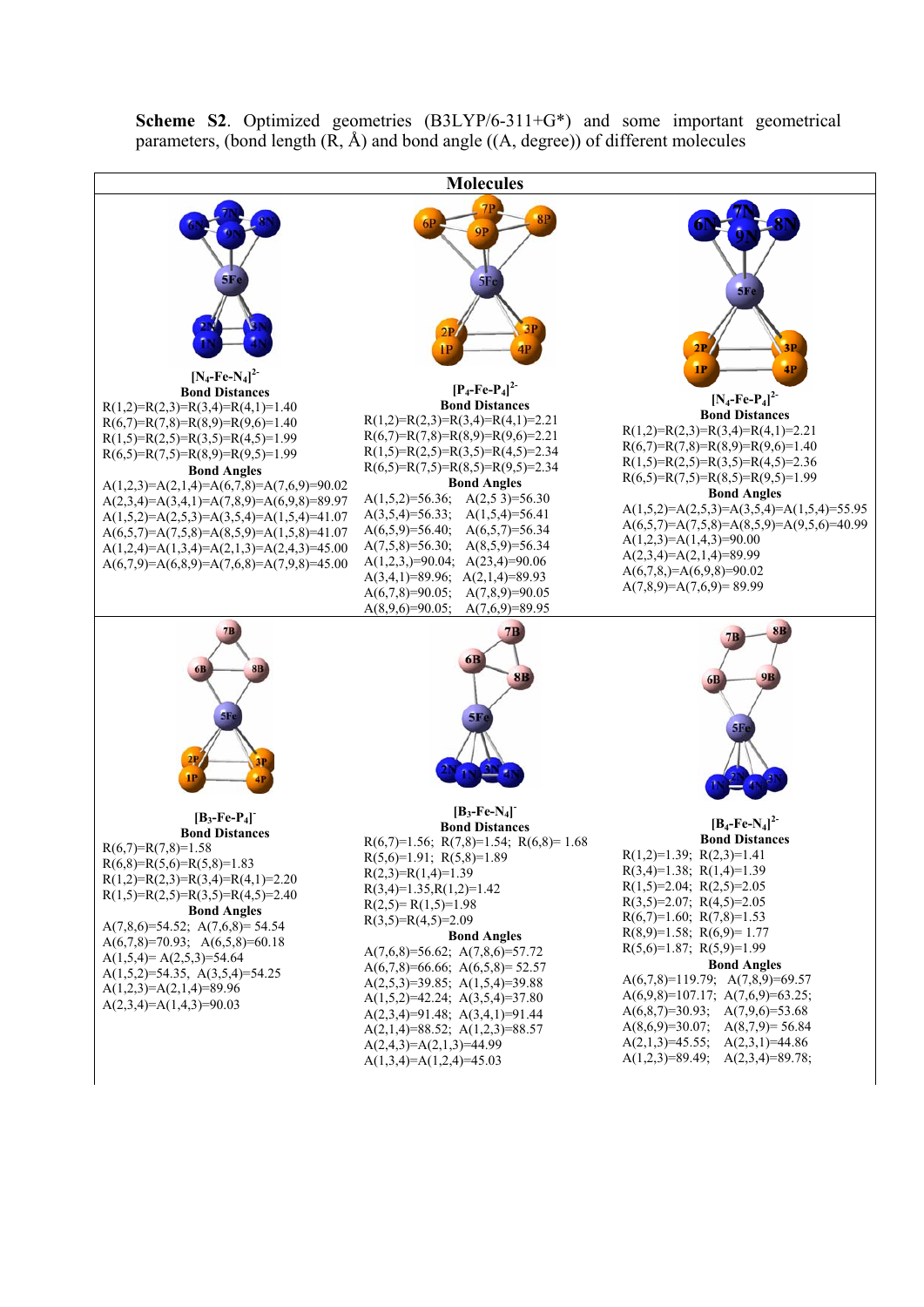

**[Cp-Fe-P4] - Bond Distances**   $R(1,2)=R(2,3)=R(3,4)=R(4,1)=2.20$  $R(1,5)=R(2,5)=R(3,5)=R(4,5)=2.36$  $R(6,5)=R(7,5)=2.07$  $R(5,8)=R(5,9)=2.09; R(5,10)=2.08$  $R(6,7)=R(7,8)=R(8,9)=R(9,10)=(10,1)=1.43$ **Bond Angles**   $A(1,2,3)=A(2,3,4)=89.99$  $A(3,4,1)=A(2,1,4)=90.00$ A(1,5,2)=55.54; A(2,5,3)=55.62 A(3,5,4)=55.60; A(1,5,4)=55.52  $A(2,1,3)=A(2,4,3)=45.00$  $A(1,2,4)= A(1,3,4)= 44.99$ A(6,5,7)=40.44; A(7,5,8)=40.15 A(8,5,9)=39.85; A(9,5,10)=39.95 A(6,5,10)= 40.31; A(6,7,8)=107.95 A7,8,9)=108.03 A8,9,10)= 108.11 A(9,10,1)=108.00



#### **[Cp-Fe-N4] - Bond Distances**   $R(1,2)=R(2,3)=R(3,4)=R(4,1)=1.40$  $R(1,5)=R(2,5)=R(3,5)=R(4,5)=1.98$  $R(6,5)=R(8,5)=2.07$ ,  $R(9,5)=R(10,5)=2.08; R(7,5)=2.06,$  $R(6,7)=R(7,8)=R(8,9)=R(9,10)=(10,1)=1.43$ **Bond Angles**   $A(1,2,3)= A(1,4,3)= A(2,1,4)=90.00$  $A(2,3,4)=89.99$  $A(1,5,2)=41.26 \quad A(2,5,3)=41.28$ A(3,5,4)=41.27; A(1,5,4)=41.24,  $A(2,1,3)=A(2,4,3)=45.00$  $A(1,2,4)= A(1,3,4)= 44.99$ A(6,5,7)=40.42; A(7,5,8)=40.50  $A(8,5,9)=40.30$  $A(9,5,10)=40.10$   $A(6,5,10)=40.17$ A(6,7,8)=107.92 A7,8,9 $=$ 107.95; A(8,9,10 $=$ 108.05  $A(9,10,1)=108.07$



**[B4-Fe-P4] 2- Bond Distances**   $R(1,5)=R(4,5)=2.43; R(1,2)=R(1,4)=2.22$  $R(2,3)=2.24; R(3,4)=2.21$  $R(2.5)=R(3.5)=2.29$  $R(6,7)=1.59; R(7,8)=1.52; R(8,9)=1.57$  $R(5,9)=1.98; R(5,6)=1.85; R(6,9)=1.75$ **Bond Angles**  A(6,5,9)=54.16; A(5,9,6)=59.06  $A(5,6,9)=66.77$ A(6,7,9)=61.60; A(7,8,9)=71.48 A(7,6,9)=65.19; A(7,9,8)=52.81 A(1,5,2)=55.99; A(2,5,3)=58.50  $A(3,5,4)=55.56$  $A(1,5,4)=54.33$ ; A(2,1,3)=45.35; A(2,4,3)=45.64 A(1,2,4)=45.09; A(1,3,4)=45.81  $A(2,1,4)= A(1,2,3)=89.81$ A(1,4,3)=90.74; A(2,3,4)=89.63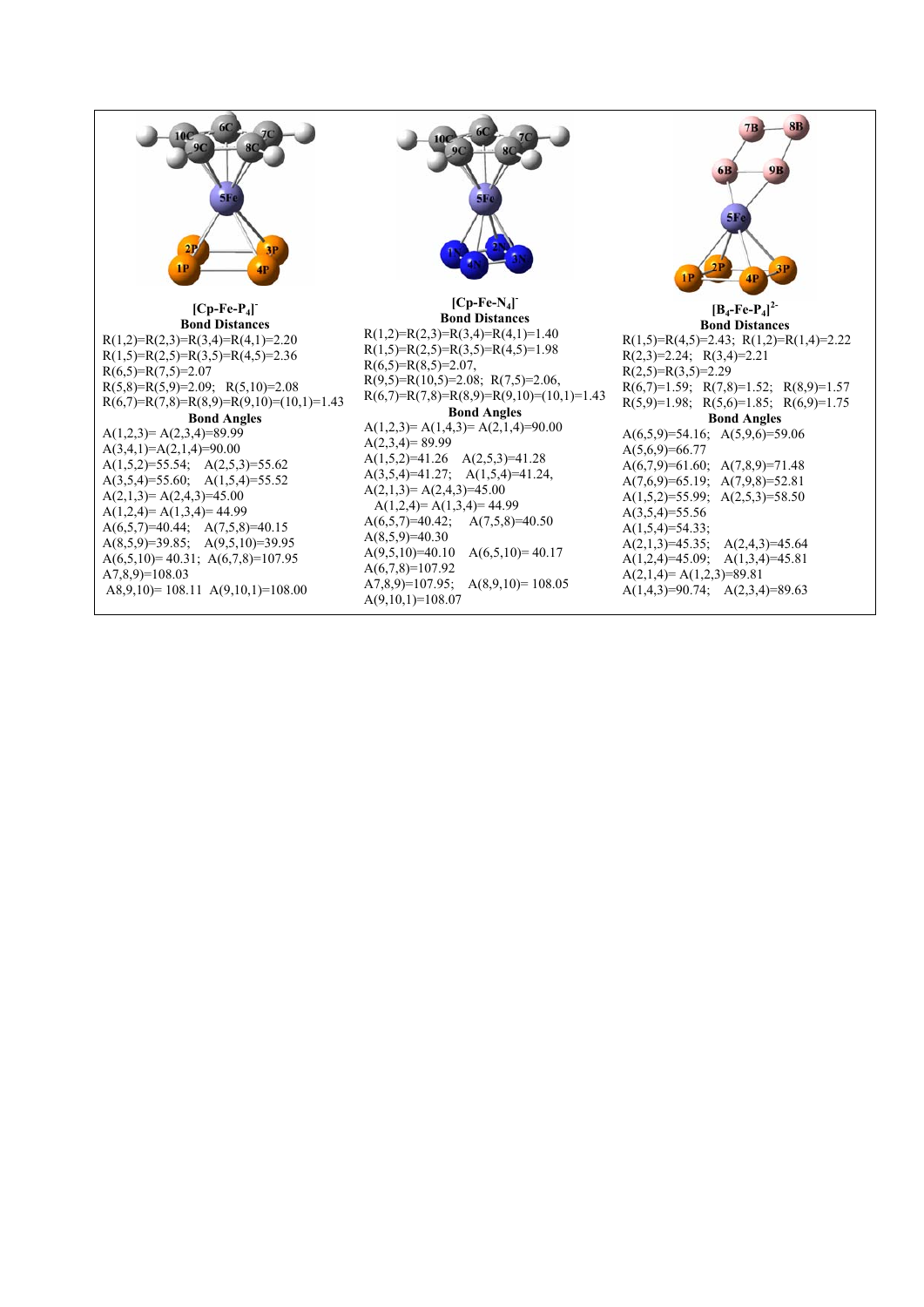**Scheme S3**. Optimized geometries (B3LYP/6-311+G\*) and some important geometrical parameters, (bond length( $R, \hat{A}$ ), and bond angle( $(A, degree)$ ) of Mg<sub>4</sub>Be<sub>4</sub> and different [Mg<sub>4</sub>Be<sub>4</sub>-M] metal clusters

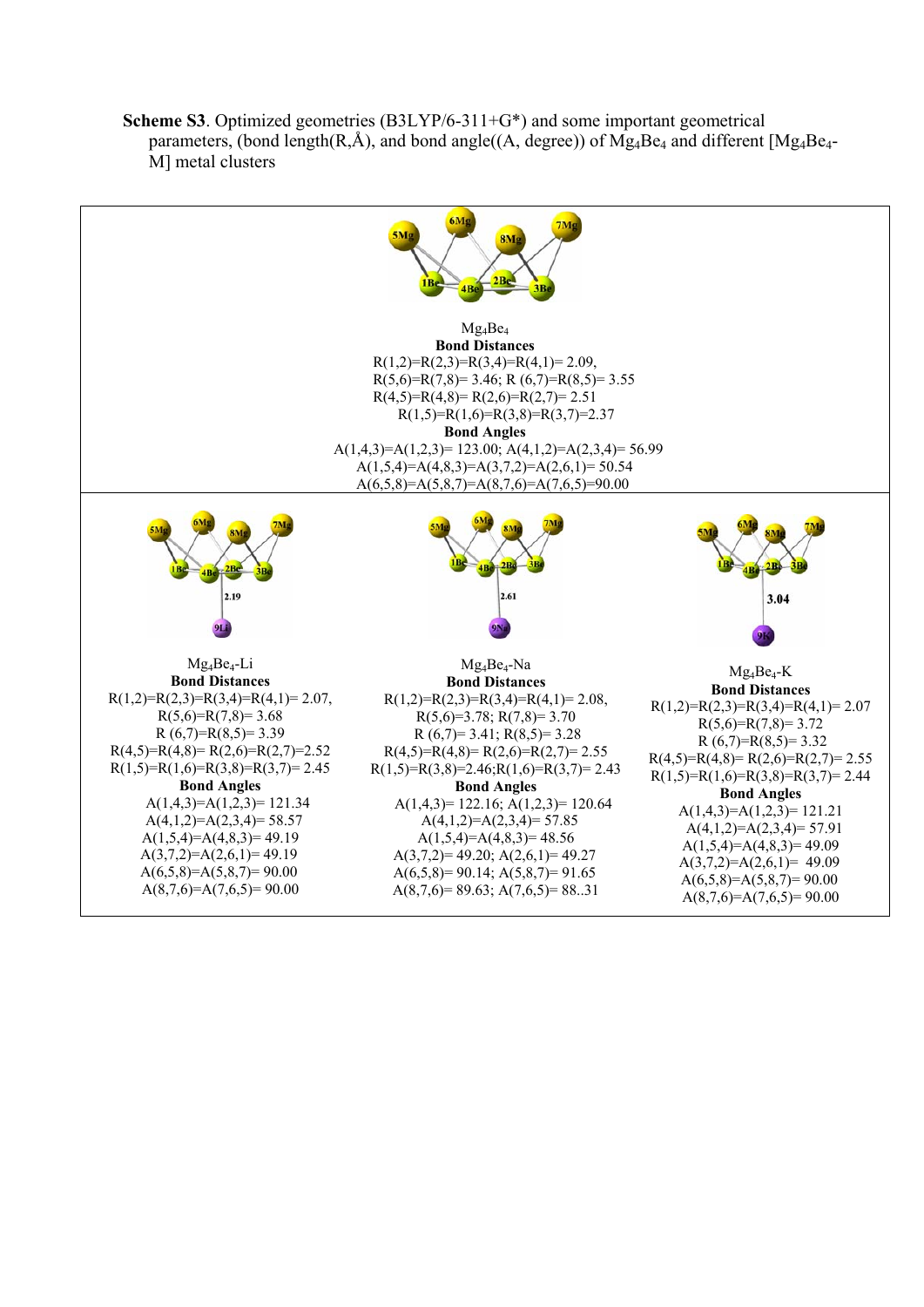



Mg4Be4-Ca **Bond Distances**  $R(1,2)=R(2,3)=R(3,4)=R(4,1)=2.09$  $R(5,6)=R(7,8)=3.55$  $R(6,7)=R(8,5)=3.27$  $R(4,5)=R(4,8)= R(2,6)=R(2,7)= 2.53$  $R(1,5)=R(1,6)=R(3,8)=R(3,7)=2.52$ **Bond Angles**   $A(1,4,3)=A(1,2,3)=114.65$  $A(4,1,2)=A(2,3,4)=65.32$  $A(1,5,4)=A(4,8,3)=48.97$  $A(3,7,2)=A(2,6,1)=48.97$  $A(6,5,8)=A(5,8,7)=90.00$  $A(8,7,6)=A(7,6,5)=90.00$ 



Mg4Be4-Cr **Bond Distances**   $R(1,2)=R(2,3)=R(3,4)=R(4,1)=2.07$  $R(5,6)=R(7,8)=3.19$  $R(6,7)=R(8,5)=3.43$  $R(4,5)=R(4,8)=R(2,6)=R(2,7)=2.56$  $R(1,5)=R(1,6)=R(3,8)=R(3,7)=2.51$ **Bond Angles**   $A(1,4,3)=A(1,2,3)=115.92$  $A(4,1,2)=A(2,3,4)=63.82$  $A(1,5,4)=A(4,8,3)=48.16$  $A(3,7,2)=A(2,6,1)=48.16$  $A(6,5,8)=A(5,8,7)=90.00$  $A(8,7,6)=A(7,6,5)=90.00$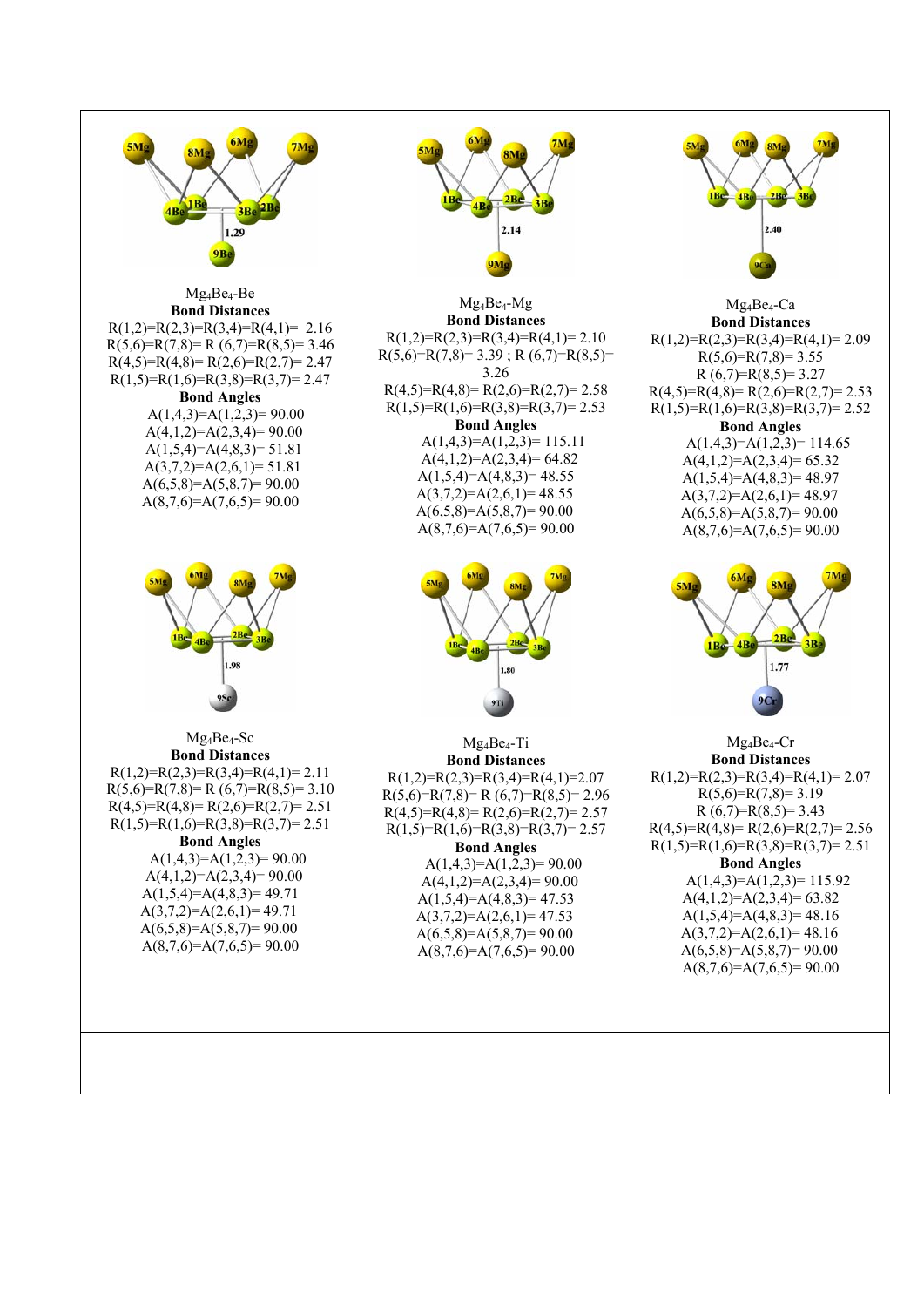

### Mg4Be4-Zn **Bond Distances**

 $R(1,2)=R(2,3)=R(3,4)=R(4,1)=2.11$  $R(5,6)=R(7,8)=2.22; R(6,7)=R(8,5)=3.23$  $R(4,5)=R(4,8)=R(2,6)=R(2,7)=2.62$  $R(1,5)=R(1,6)=R(3,8)=R(3,7)=2.54$ **Bond Angles**   $A(1,4,3)=A(1,2,3)=114.06$  $A(4,1,2)=A(2,3,4)=65.88$  $A(1,5,4)=A(4,8,3)=48.23$  $A(3,7,2)=A(2,6,1)= 48.23$  $A(6.5,8)=A(5,8,7)=90.00$ 

 $A(8,7,6)=A(7,6,5)=90.00$ 



# $Mg_4Be_4-B$ **Bond Distances**

 $R(1,2)=R(2,3)=R(3,4)=R(4,1)=2.21$  $R(5,6)=R(7,8)=R(6,7)=R(8,5)=3.19$  $R(4,5)=R(4,8)=R(2,6)=R(2,7)=2.48$  $R(1,5)=R(1,6)=R(3,8)=R(3,7)=2.48$ **Bond Angles** 

## $A(1,4,3)=A(1,2,3)=90.00$  $A(4,1,2)=A(2,3,4)=90.00$  $A(1,5,4)=A(4,8,3)=52.77$  $A(3,7,2)=A(2,6,1)=52.77$  $A(6,5,8)=A(5,8,7)=90.00$

 $A(8,7,6)=A(7,6,5)=90.00$ 



#### Mg4Be4-C **Bond Distances**

 $R(1,2)=R(2,3)=R(3,4)=R(4,1)=2.19$  $R(5,6)=R(7,8)= R(6,7)=R(8,5)= 3.05$  $R(4,5)=R(4,8)=R(2,6)=R(2,7)=2.50$  $R(1,5)=R(1,6)=R(3,8)=R(3,7)=2.50$ 

### **Bond Angles**

 $A(1,4,3)=A(1,2,3)=90.00$  $A(4,1,2)=A(2,3,4)=90.00$  $A(1,5,4)=A(4,8,3)=51.92$  $A(3,7,2)=A(2,6,1)=51.92$  $A(6,5,8)=A(5,8,7)=90.00$  $A(8,7,6)=A(7,6,5)=90.00$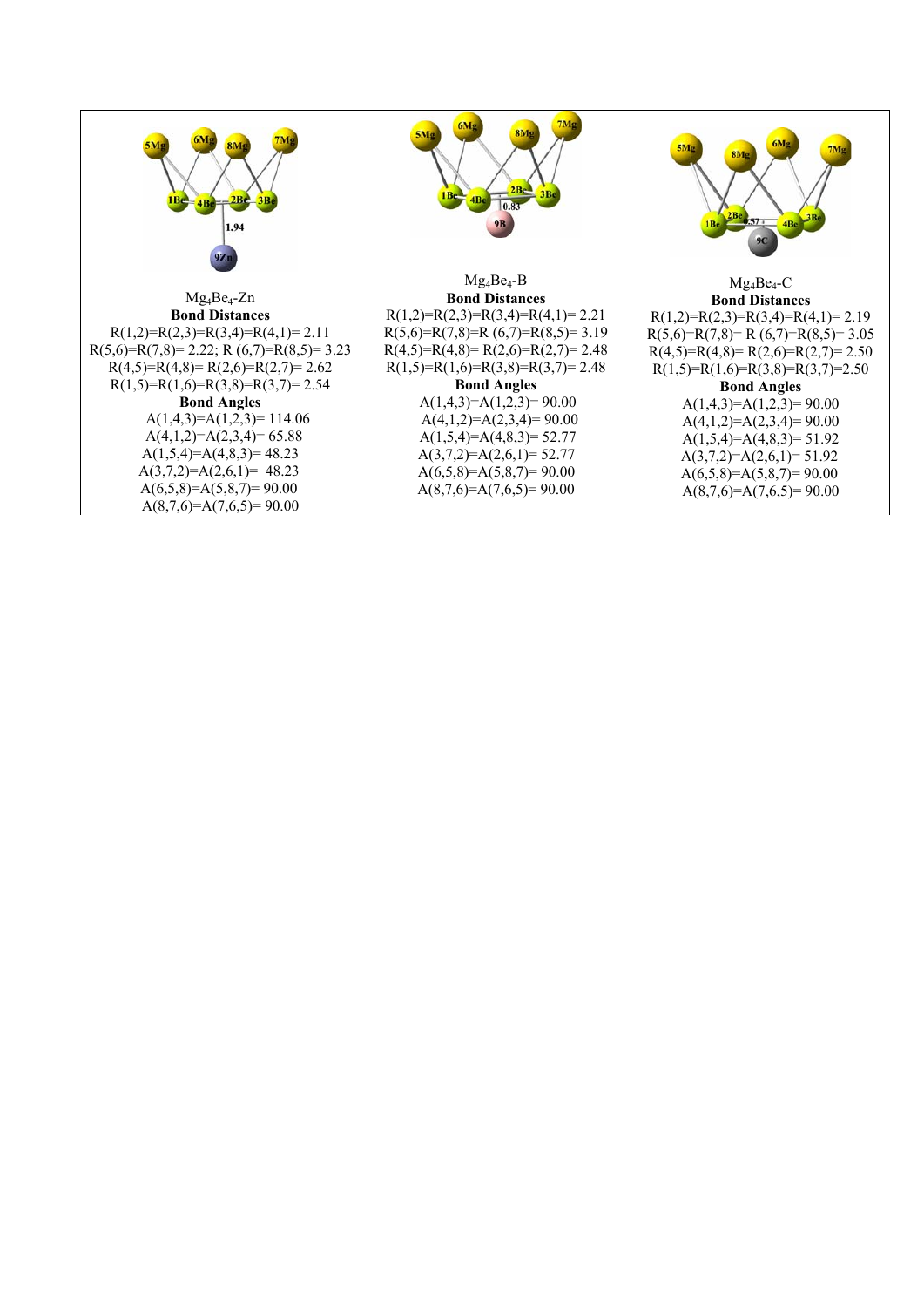**Scheme S4**. Optimized geometries (B3LYP/6-311+G<sup>\*</sup>) and some important bond lengths(R, Å) of two different  $Be_6$ -Mg isomers and the transition state separating them.

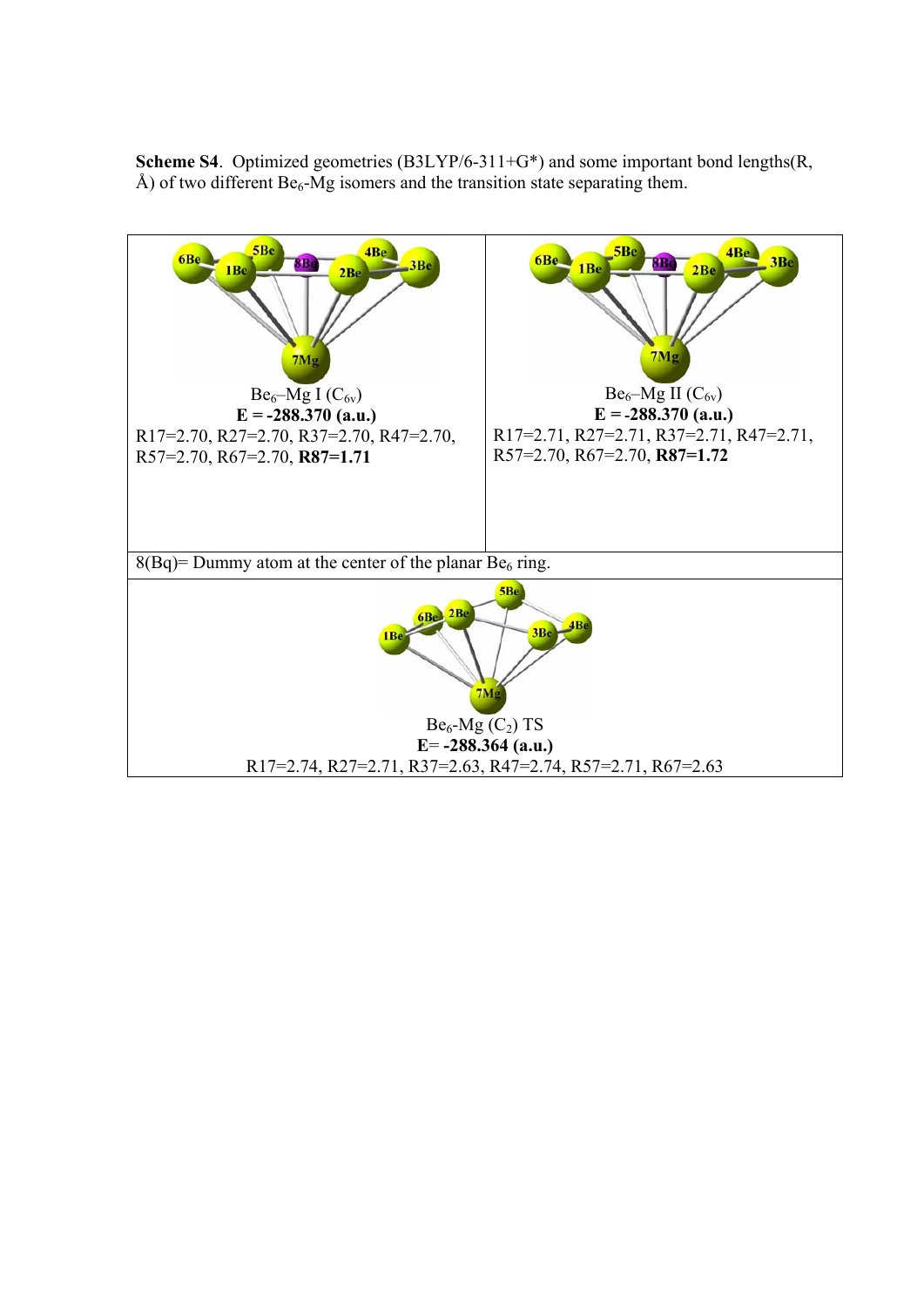**Table S1.** Total Energy (E, au), electronegativity (χ, eV), hardness (η, eV), electrophilicity (ω, eV) of different molecules involved in the substitution reactions

| <b>Molecules</b>                           | E(au)       | $\chi$ (eV) | $\eta$ (eV) | $\omega$ (eV) |
|--------------------------------------------|-------------|-------------|-------------|---------------|
|                                            |             |             |             |               |
| $Al_4^2$                                   | $-969.741$  | $-3.629$    | 1.957       | 3.364         |
| $B_4^2$                                    | $-99.088$   | $-5.135$    | 1.711       | 7.705         |
| $B_3^-$                                    | $-74.397$   | $-0.678$    | 3.368       | 0.068         |
| Cp                                         | $-193.570$  | $-1.512$    | 3.423       | 0.334         |
| $Cp-Fe-Cp$                                 | $-1650.883$ | 3.400       | 3.695       | 1.564         |
| $[Cp-Fe-Al4]$                              | $-2427.117$ | 0.066       | 1.747       | 0.001         |
| $[Al_4$ -Fe-Al <sub>4</sub> ] <sup>2</sup> | $-3203.326$ | $-2.391$    | 1.423       | 2.008         |
| $[Cp-Fe-B4]$                               | $-1556.565$ | $-0.301$    | 2.128       | 0.021         |
| $[B_4$ -Fe-B <sub>4</sub> ] <sup>2-</sup>  | $-1462.183$ | $-3.183$    | 1.512       | 3.351         |
| $[A]_4$ -Fe-B <sub>4</sub> ] <sup>2-</sup> | $-2332.783$ | $-2.961$    | 1.649       | 2.658         |
| $B_3$ -Fe- $B_3$                           | $-1412.411$ | 5.543       | 2.491       | 6.168         |
| $[A]_4$ -Fe-B <sub>3</sub> ]               | $-2307.909$ | 0.797       | 1.273       | 0.250         |
| $[B_4$ -Fe-B <sub>3</sub> ] <sup>-</sup>   | -1437.380   | 0.803       | 1.724       | 0.187         |
| $Cp-Fe-B3$                                 | $-1531.634$ | 4.610       | 2.349       | 4.523         |

**Table S2.** Total Energy (E, au), electronegativity (χ, eV), hardness (η, eV), electrophilicity (ω, eV) of different molecules involved in the substitution reactions

| <b>Molecules</b>                          | $E$ (au)    | $\chi$ (eV) | $\eta$ (eV) | $\omega$ (eV) |
|-------------------------------------------|-------------|-------------|-------------|---------------|
|                                           | $-1701.573$ | $-3.551$    | 1.996       | 3.158         |
| $[N_4$ -Fe-N <sub>4</sub> ] <sup>2-</sup> |             |             | 2.013       |               |
| $[P_4$ -Fe- $P_4]^{2-}$                   | -3994.880   | $-2.959$    |             | 2.175         |
| $[N_4$ -Fe-P <sub>4</sub> ] <sup>2-</sup> | $-2848.227$ | $-3.121$    | 1.923       | 2.532         |
| $[B_3$ -Fe-P <sub>4</sub> ] <sup>-</sup>  | $-2703.703$ | 0.675       | 1.950       | 0.117         |
| $[B_4 - Fe - B_4]^{2-}$                   | $-1462.183$ | $-3.183$    | 1.512       | 3.351         |
| $[B_3$ -Fe-N <sub>4</sub> ]               | $-1557.068$ | 0.985       | 2.041       | 0.236         |
| $B_3$ -Fe- $B_3$                          | $-1412.411$ | 5.543       | 2.491       | 6.168         |
| $[B_4$ -Fe-N <sub>4</sub> ] <sup>2-</sup> | $-1581.862$ | $-3.332$    | 1.272       | 4.365         |
| $[Cp-Fe-P4]$                              | $-2822.930$ | 0.019       | 2.589       | 0.000         |
| $[B_4 - Fe-P_4]^{2-}$                     | $-2728.518$ | $-3.144$    | 1.419       | 3.484         |
| $[Cp-Fe-N4]$                              | $-1676.292$ | 0.020       | 2.860       | 0.000         |
| $Cp-Fe-Cp$                                | $-1650.883$ | 3.400       | 3.695       | 1.564         |
| Cp                                        | $-193.570$  | $-1.512$    | 3.423       | 0.334         |
| $B_3^-$                                   | -74.397     | $-0.678$    | 3.368       | 0.068         |
| $B_4^2$                                   | $-99.088$   | $-5.135$    | 1.711       | 7.705         |
| $N_4^2$                                   | $-218.781$  | $-7.633$    | 3.836       | 7.595         |
| $P_4^2$                                   | -1365.475   | $-4.560$    | 2.514       | 4.135         |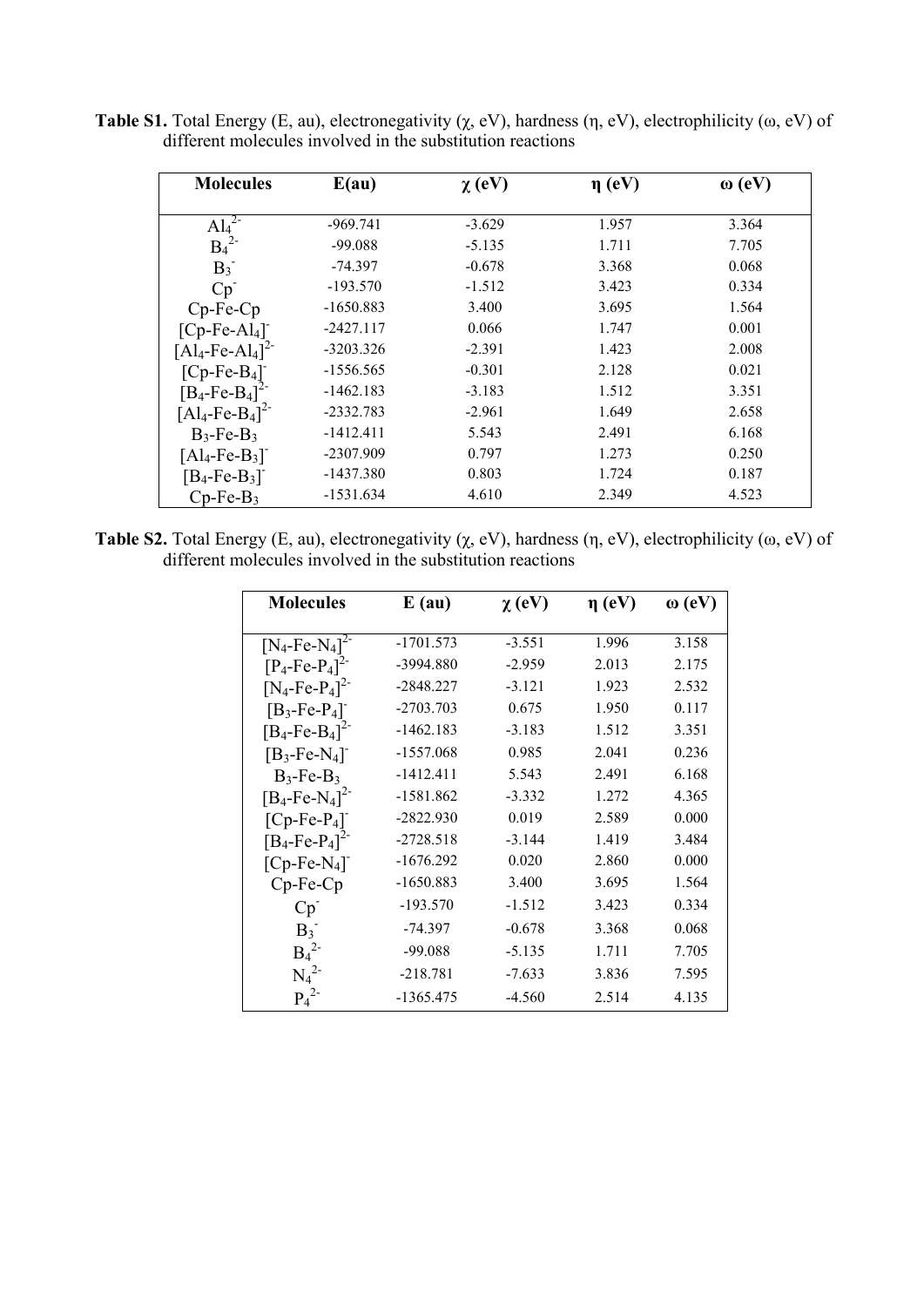| <b>Molecules</b>                            | PG             | $NICS(0),$ ppm             |                 |  |
|---------------------------------------------|----------------|----------------------------|-----------------|--|
| $Al_4^2$                                    | $D_{4h}$       | $-34.473$                  |                 |  |
| $B_4^2$                                     | $D_{4h}$       | $-44.785$                  |                 |  |
| $B_3^-$                                     | $D_{3h}$       | $-73.599$                  |                 |  |
| $Cp^-$                                      | $D_{5h}$       | $-12.531$                  |                 |  |
| Cp-Fe-Cp                                    | $D_{5h}$       | Cp (-45.871)               | Cp (-45.871)    |  |
| $[Al_4$ -Fe-Cp]                             | $C_{\rm s}$    | $Al4(-19.329)$             | $Cp$ (-31.470)  |  |
| $\overline{[Al_4\text{-}Fe\text{-}Al_4]^2}$ | $C_{2h}$       | $\mathrm{Al}_{4}(2,3,5,6)$ | (29583.330)     |  |
| $[Cp-Fe-B4]$                                | $C_1$          | $B_4(-16.178)$             | $Cp$ (-56.558)  |  |
| $[B_4$ -Fe-B <sub>4</sub> ] <sup>2-</sup>   | C <sub>2</sub> | $B_4$ (-25.549)            | $B_4$ (-25.680) |  |
| $[Al_4$ -Fe-B <sub>4</sub> ] <sup>2-</sup>  | $C_{\rm s}$    | Al <sub>4</sub> (158.627)  | $B_4$ (-30.502) |  |
| $B_3$ -Fe- $B_3$                            | $D_{2d}$       | $B_3(-31.871)$             | $B_3(-31.867)$  |  |
| $[Al_4$ -Fe-B <sub>3</sub> ] <sup>-</sup>   | $C_{s}$        | $B_3(-2.813)$              | $Al4(-10.268)$  |  |
| $[B_4$ -Fe-B <sub>3</sub> ]                 | $C_{s}$        | $B_3(9.598)$               | $B_4(9.530)$    |  |
| $Cp-Fe-B3$                                  | $C_1$          | $B_3(-6.740)$              | $Cp(-12.926)$   |  |

**Table S3.** Point group (PG), Nucleus independent chemical shift (NICS, ppm) values at different rings of molecules

**Table S4.** Point group (PG), Nucleus independent chemical shift (NICS, ppm) values at different rings of molecules

| <b>Molecules</b>                          | PG          | NICS(0), ppm            |                     |  |
|-------------------------------------------|-------------|-------------------------|---------------------|--|
| $[N_4$ -Fe-N <sub>4</sub> ] <sup>2-</sup> | $S_8$       | $N_4(-32.859)$          | $N_4$ ( $-32.896$ ) |  |
| $[P_4 - Fe - P_4]^{2-}$                   | $S_8$       | $P_4(-8.988)$           | $P_4(-9.005)$       |  |
| $[N_4$ -Fe-P <sub>4</sub> ] <sup>2-</sup> | $C_{4v}$    | $N_4(-20.631)$          | $P_4(-19.478)$      |  |
| $[B_3$ -Fe-P <sub>4</sub> ]               | $C_{2v}$    | P <sub>4</sub> (24.924) | $B_3(5.191)$        |  |
| $[B_4 - Fe - B_4]^{2-}$                   | $C_2$       | $B_4(-24.490)$          | $B_4(-8.252)$       |  |
| $[B_3$ -Fe-N <sub>4</sub> ]               | $C_{s}$     | $N_4(-59.576)$          | $B_3(-61.762)$      |  |
| $B_3$ -Fe- $B_3$                          | $D_{2d}$    | $B_3(-31.871)$          | $B_3(-31.867)$      |  |
| $[B_4$ -Fe-N <sub>4</sub> ] <sup>2-</sup> | $C_1$       | $N_4(-7.598)$           | $B_4(-4.076)$       |  |
| $[Cp-Fe-P4]$                              | $C_{\rm s}$ | $P_4(-15.059)$          | $Cp(-39.158)$       |  |
| $[B_4$ -Fe-P <sub>4</sub> ] <sup>2-</sup> | $C_1$       | $B_4(-24.450)$          | $P_4(-8.252)$       |  |
| $[Cp-Fe-N4]$                              | $C_1$       | $Cp(-50.737)$           | $N_4(-28.157)$      |  |
| $Cp-Fe-Cp$                                | $D_{5h}$    | $Cp$ (-45.871)          | $Cp$ (-45.871)      |  |
| $Cp^-$                                    | $D_{5h}$    | $-12.531$               |                     |  |
|                                           | $D_{3h}$    | $-73.599$               |                     |  |
| $\frac{B_3}{B_4^{2}}$                     | $D_{4h}$    | $-44.785$               |                     |  |
| $\frac{N_4^{2}}{P_4^{2}}$                 | $D_{4h}$    | 4.051                   |                     |  |
|                                           | $D_{4h}$    | 9.692                   |                     |  |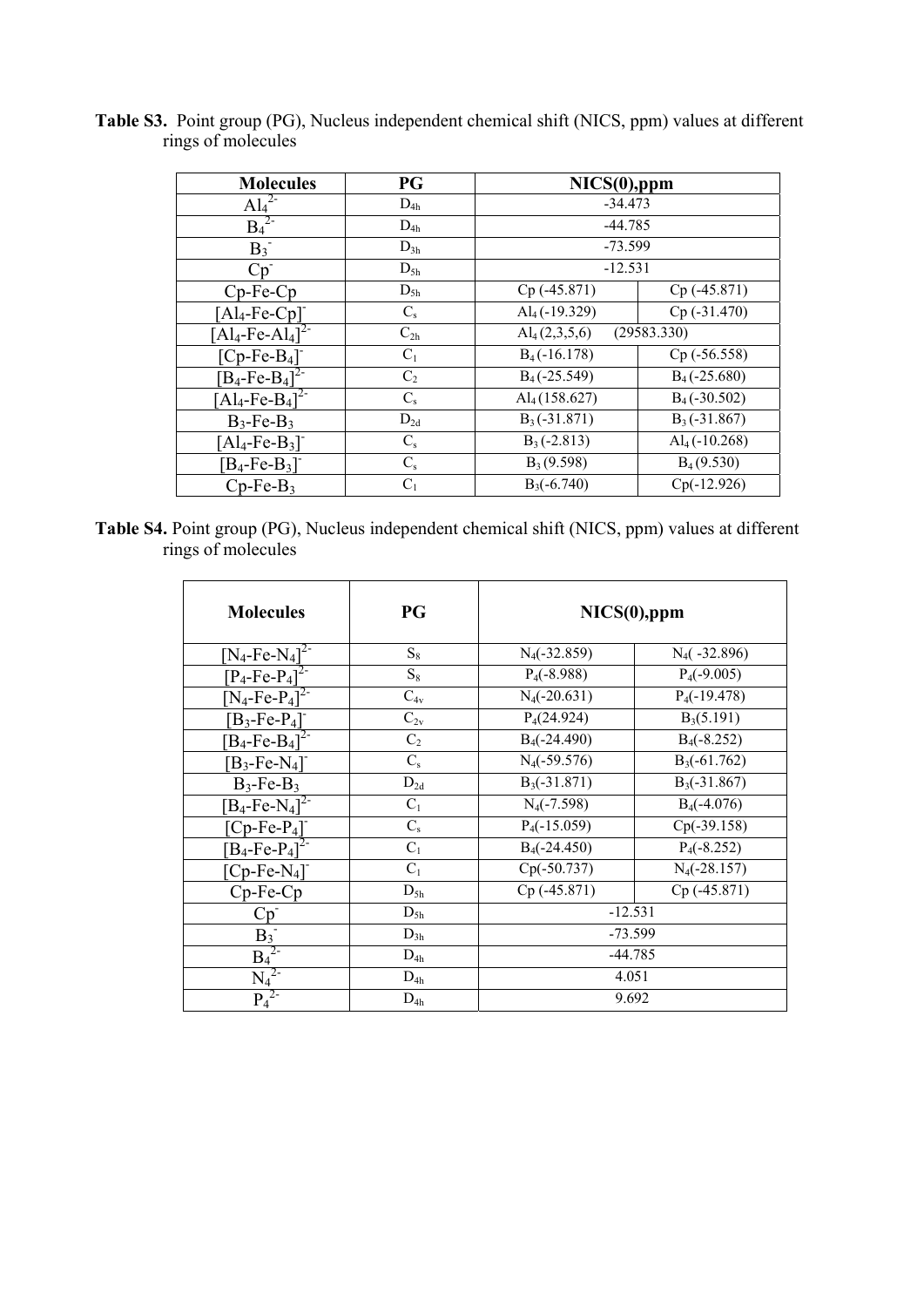|                                                  |                 |                                                                                      |                                                                            | $f_k$ <sup>(NPA)</sup>                                         |
|--------------------------------------------------|-----------------|--------------------------------------------------------------------------------------|----------------------------------------------------------------------------|----------------------------------------------------------------|
| <b>Molecules</b>                                 | Unit            | Atomic charge $(Q_k)$                                                                | $f_k^{\dagger}(\text{NPA})$                                                |                                                                |
| $Cp-Fe-Cp$                                       | Cp              | $-0.251, -0.251, -0.251, -0.251, -0.251$<br>$-0.251, -0.251, -0.251, -0.251, -0.251$ | $-0.074, 0.034, 0.005, 0.005, 0.034$<br>0.005, 0.003, -0.074, 0.034, 0.005 | 0.037,0.038,0.036,0.036,0.038<br>0.036,0.038,0.037,0.038,0.036 |
| Cp<br>$(D_{5h})$                                 |                 |                                                                                      |                                                                            |                                                                |
|                                                  | Fe              | 0.218                                                                                | 0.899                                                                      | 0.286                                                          |
|                                                  | Cp              | $-0.339, -0.340, -0.343, -0.345, -0.347$                                             | 0.002, 0.002, 0.005, 0.005, 0.008                                          | 0.021, 0.036, 0.009, 0.004, 0.020                              |
| $[Cp-Fe-Al4]$                                    | Al <sub>4</sub> | 0.261, 0.253, 0.250, 0.254                                                           | 0.333, 0.331, 0.325, 0.331                                                 | 0.186, 0.077, 0231, 0.074                                      |
| $(C_s)$                                          | Fe              | $-1.408$                                                                             | $-0.371$                                                                   | 0.280                                                          |
|                                                  | Al <sub>4</sub> | $-0.204, -0.196, -0.038, 0.336$                                                      | 0.206, 0.215, 0.089, 0.147                                                 | 0.236, 0.194, 0.050, 0.076                                     |
| $[Al_4$ -Fe-Al <sub>4</sub> ] <sup>2-</sup>      | Al <sub>4</sub> | $-0.042, 0.336, -0.203, -0.194$                                                      | 0.089, 0.148, 0.209, 0.214                                                 | 0.052,0.074,0.237,0.191                                        |
| $(C_{2h})$                                       | Fe              | $-1.797$                                                                             | $-0.316$                                                                   | $-0.110$                                                       |
|                                                  | Cp              | $-0.300, -0.281, -0.305, -0.256, -0.336$                                             | 0.003,0.027,0.025,0.019,0.010                                              | 0.012,0.055,0.025,-0.002,0.052                                 |
| $[Cp-Fe-B4]$                                     | B <sub>4</sub>  | $-0.320, -0.136, -0.234, -0.029$                                                     | 0.042,0.068,0.027,0.028                                                    | 0.114,0.239,-0.048,0.043                                       |
| $(C_1)$                                          | Fe              | $-0.029$                                                                             | 0.576                                                                      | 0.547                                                          |
|                                                  | B <sub>4</sub>  | $0.065,-0.298,-0.376,-0.286$                                                         | 0.010, 0.001, 0.018, 0.031                                                 | $0.006,-0.030,0.070,0.248$                                     |
| $[B_4$ -Fe-B <sub>4</sub> ] <sup>2-</sup>        | B <sub>4</sub>  | $-0.376,-0.286,0.065,-0.299$                                                         | 0.018,0.030,0.010,0.001                                                    | 0.072, 0.243, 0.005, -0.042                                    |
| $(C_2)$                                          | Fe              | $-0.209$                                                                             | 0.881                                                                      | 0.427                                                          |
|                                                  | Al <sub>4</sub> | 0.291,0.025,0.287,0.121                                                              | 0.263, 0.121, 0.283, 0.111                                                 | 0.107, 0.282, 0.079, 0.287                                     |
| $[Al_4$ -Fe-B <sub>4</sub> ] <sup>2-</sup>       | B <sub>4</sub>  | $-0.364, -0.278, -0.178, -0.267$                                                     | 0.023, -0.028, 0.160, 0.065                                                | 0.023, 0.035, 0.122, 0.062                                     |
| (C <sub>s</sub> )                                | Fe              | $-1.638$                                                                             | 0.002                                                                      | 0.002                                                          |
|                                                  | B <sub>3</sub>  | $0.093, 0.092, -0.047$                                                               | 0.115, 0.110, 0.284                                                        | 0.014, 0.015, 0.204                                            |
| $B_3$ -Fe- $B_3$                                 | B <sub>3</sub>  | 0.093, -0.047, 0.093                                                                 | 0.112,0.287,0.118                                                          | 0.014,0.204,0.014                                              |
| $(D_{2d})$                                       | Fe              | $-0.278$                                                                             | $-0.026$                                                                   | 0.536                                                          |
|                                                  | Al <sub>4</sub> | $0.268,-0.025,-0.316,0.026$                                                          | 0.282, 0.213, 0.082, 0.308                                                 | $-0.012,-0.070,0.244,0.252$                                    |
| $[Al_4$ -Fe-B <sub>3</sub> ] <sup>-</sup>        | B <sub>3</sub>  | $-0.124,-0.163,-0.125$                                                               | 0.159,0.159,0.159                                                          | $-0.038, 0.176, -0.041$                                        |
| (C <sub>s</sub> )                                | Fe              | $-0.540$                                                                             | $-0.363$                                                                   | 0.489                                                          |
|                                                  | B <sub>4</sub>  | $-0.065, -0.258, -0.011, -0.189$                                                     | 0.254, 0.073, 0.167, 0.095                                                 | $0.187, 0.146, 0.002, -0.016$                                  |
| $[B_4$ -Fe-B <sub>3</sub> ]<br>(C <sub>s</sub> ) | $B_3$           | $-0.169, -0.166, -0.168$                                                             | 0.146, 0.210, 0.146                                                        | 0.028, 0.315, 0.028                                            |
|                                                  | Fe              | 0.026                                                                                | $-0.091$                                                                   | 0.311                                                          |
| $Cp-Fe-B3$                                       | Cp              | $-0.272, -0.248, -0.272, -0.256, -0.269$<br>0.031, -0.016, 0.026                     | 0.037,0.044,0.032,0.041,0.038<br>0.208, 0.294, 0.206                       | 0.018, 0.057, 0.011, 0.048, 0.033<br>0.002, 0.315, 0.003       |
| $(C_1)$                                          | $B_3$           |                                                                                      |                                                                            |                                                                |
|                                                  | Fe              | 0.102                                                                                | $-0.002$                                                                   | 0.371                                                          |

**Table S5**: Atomic charges ( $Q_{k}$ , (NPA)) and Fukui functions ( $f_k^+$ ,  $f_k^-$  eV, (NPA)) values for different molecules involved in the substitution reactions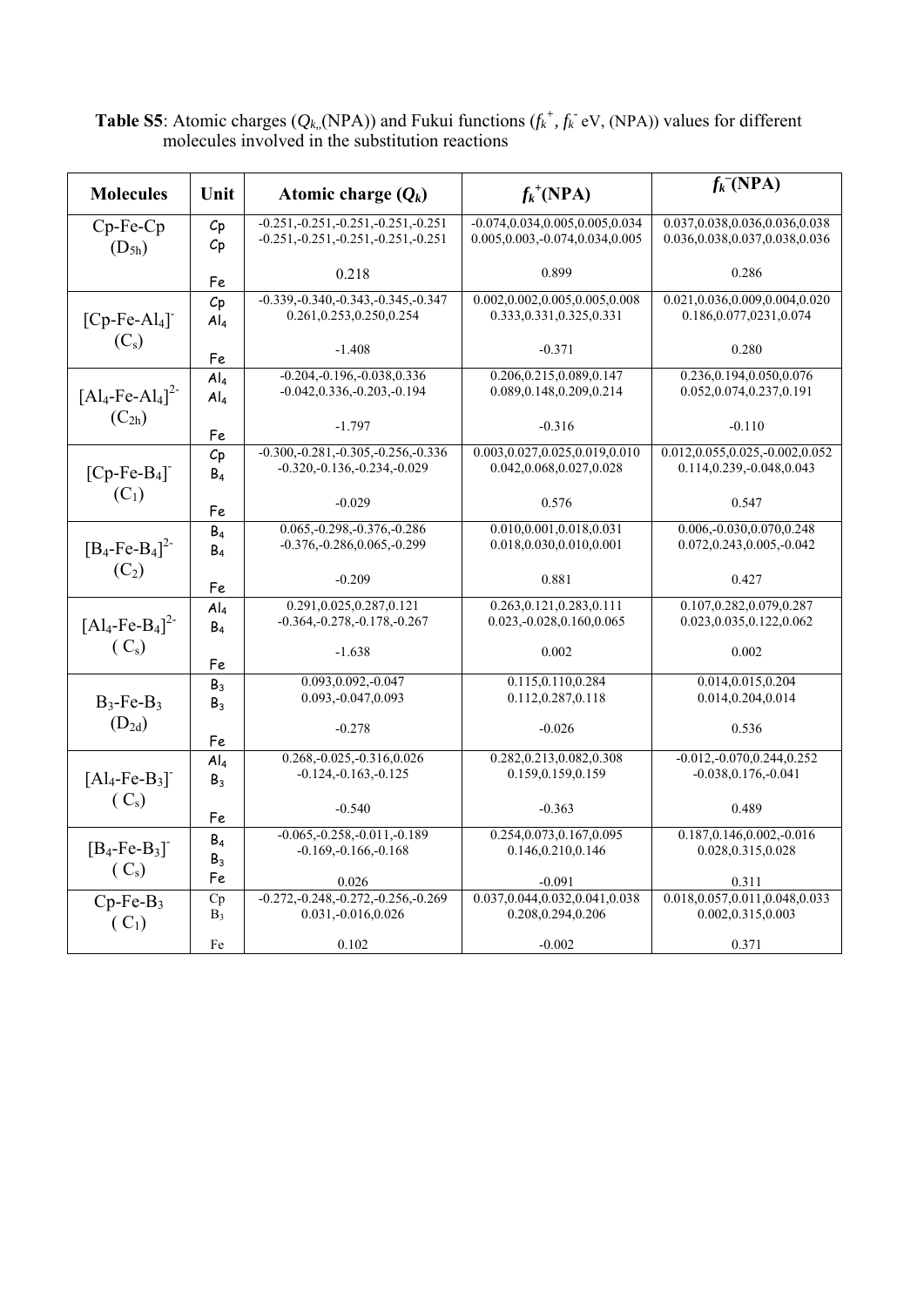**Table S6:** Atomic charges( $Q_k$ , NPA) and Fukui functions( $f_k^+$ ,  $f_k^-$ , eV, (NPA)) values for nucleophilic and electrophilic attacks respectively for different molecules involved in the substitution reactions

|                                           | ັບມມ     |                                          |                                      |                                   |
|-------------------------------------------|----------|------------------------------------------|--------------------------------------|-----------------------------------|
| <b>Molecules</b>                          | Unit     | Atomic charges $(Q_k)$                   | $f_k^{\dagger}$ (NPA)                | $f_k$ (NPA)                       |
|                                           |          |                                          |                                      |                                   |
| $[N_4$ -Fe-N <sub>4</sub> ] <sup>2-</sup> | $N_4$    | $-0.321, -0.323, -0.321, -0.320$         | 0.013, 0.011, 0.013, 0.007           | 0.091,0.086,0.090,0.086           |
|                                           | $N_4$    | $-0.321, -0.320, -0.322, -0.323$         | 0.013,0.007,0.013,0.011              | 0.088,0.089,0.088,0.089           |
| $(S_8)$                                   |          |                                          |                                      |                                   |
|                                           | Fe       | 0.570                                    | 0.913                                | 0.294                             |
| $[P_4 - Fe - \overline{P_4}]^{2-}$        | $P_4$    | $-0.138, -0.138, -0.138, -0.138$         | 0.029,0.029,0.029,0.029              | 0.093,0.094,0.095,0.094           |
|                                           | $P_4$    | $-0.138, -0.138, -0.138, -0.138$         | 0.029,0.029,0.029,0.029              | 0.095,0.094,0.093,0.094           |
| $(S_8)$                                   |          |                                          |                                      |                                   |
|                                           | Fe       | $-0.897$                                 | 0.771                                | 0.247                             |
| $[N_4$ -Fe-P <sub>4</sub> ] <sup>2-</sup> | $N_4$    | $-0.259, -0.259, -0.259, -0.259$         | 0.011,0.010,0.011,0.010              | 0.053, 0.052, 0.053, 0.052        |
| $(C_4v)$                                  | $P_4$    | $-0.247, -0.247, -0.247, -0.247$         | 0.029,0.029,0.028,0.030              | 0.148, 0.146, 0.148, 0.146        |
|                                           |          |                                          |                                      |                                   |
|                                           | Fe       | 0.024                                    | 0.843                                | 0.200                             |
| $[B_3$ -Fe-P <sub>4</sub> ]               | $P_4$    | $-0.059,-0.152,-0.057$                   | 0.124.284,0.121                      | $-0.029, 0.298, -0.031$           |
| $(C_2v)$                                  | $B_3$    | $-0.117, -0.117, -0.117, -0.117$         | 0.163, 0.163, 0.151, 0.154           | 0.110,0.115,0.112,0.114           |
|                                           |          |                                          |                                      |                                   |
|                                           | Fe       | $-0.262$                                 | $-0.161$                             | 0.311                             |
| $[B_4$ -Fe-B <sub>4</sub> ] <sup>2-</sup> | $B_4$    | $0.065, -0.298, -0.376, -0.286$          | 0.010, 0.001, 0.018, 0.031           | $0.006,-0.030,0.070,0.248$        |
|                                           | $B_4$    | $-0.376, -0.286, 0.065, -0.267$          | 0.018,0.030,0.010,0.001              | 0.072, 0.243, 0.005, -0.042       |
| $(C_2)$                                   |          |                                          |                                      |                                   |
|                                           | Fe       | $-0.209$                                 | 0.881                                | 0.427                             |
| $[B_3$ -Fe-N <sub>4</sub> ]               | $B_3$    | $-0.357, -0.106, -0.146$                 | 0.091, 0.374, 0.170                  | 0.201,0.274,0.056                 |
|                                           | $N_4$    | $-0.180,-0.252,-0.257,-0.181$            | 0.074,0.100,0.095,0.074              | 0.045,0.061,0.063,0.052           |
| $(C_s)$                                   |          |                                          |                                      |                                   |
|                                           | Fe       | 0.478                                    | 0.024                                | 0.249                             |
| $B_3$ -Fe- $B_3$                          | $B_3$    | $0.093, 0.092, -0.047$                   | 0.115, 0.110, 284                    | 0.014,0.015,0.204                 |
|                                           | $B_3$    | 0.093, -0.047, 0.093                     | 0.112,0.287,0.118                    | 0.014,0.204,0.014                 |
| $(D_2d)$                                  |          |                                          |                                      |                                   |
|                                           | Fe       | $-0.278$                                 | $-0.026$                             | 0.536                             |
| $[B_4$ -Fe-N <sub>4</sub> $^{-1}$         | $B_4$    | $-0.266, -0.144, -0.402, -0.322$         | 0.071,0.059,0.052,0.077              | $-0.049, 0.078, 0.104, 0.298$     |
| $(C_1)$                                   | $N_4$    | $-0.279, -0.286, -0.325, -0.288$         | 0.017,0.024,0.016,0.0191             | 0.029,0.070,0.042,0.098           |
|                                           |          |                                          |                                      |                                   |
|                                           | Fe       | 0.312                                    | 0.656                                | 0.329                             |
| $[Cp-Fe-P4]$                              | Cp       | $-0.265, -0.269, -0.269, -0.267, -0.263$ | $0.045, 0.012, 0.012, 0.045, -0.087$ | 0.020,0.019,0.019,0.020,0.020     |
| $(C_s)$                                   | $P_4$    | $-0.129, -0.127, -0.131, -0.132$         | 0.032,0.030,0.033,0.032              | 0.144, 0.145, 0.144, 0.144        |
|                                           |          |                                          |                                      |                                   |
|                                           | Fe       | $-.230$                                  | 0.824                                | 0.189                             |
| $[B_4\text{-}Fe\text{-}P_4]^{2-}$         | $B_4$    | $-0.178, 0.029, -0.391, -0.256$          | 0.021,0.108,0.012,0.096              | $-0.070, -0.011, 0.095, 0.249$    |
| $(C_1)$                                   | $P_4$    | $-0.140, -0.324, -0.315, -0.114$         | 0.045, -0.007, 0.007, 0.050          | 0.086, 0.127, 0.115, 0.066        |
|                                           |          |                                          |                                      |                                   |
|                                           | Fe       | $-0.311$                                 | 0.660                                | 0.342                             |
| $[Cp-Fe-N4]$                              | Cp       | $-0.299, -0.298, -0.297, -0.296, -0.295$ | 0.032, 0.033, -0.069, -0.069, 0.058  | 0.038, 0.038, 0.039, 0.040, 0.041 |
| $(C_1)$                                   | $N_4$    | $-0.248, -0.246, -0.248, -0.247$         | $0.065, -0.064, -0.065, 0.065$       | 0.080,0.081,0.085,0.079           |
|                                           |          |                                          |                                      |                                   |
|                                           | Fe       | 0.432                                    | 0.928                                | 0.302                             |
| $[Cp-Fe-Cp]$                              | Cp       | $-0.251, -0.251, -0.251, -0.251, -0.251$ | $-0.074, 0.034, 0.005, 0.005, 0.034$ | 0.037,0.038,0.036,0.036,0.038     |
|                                           | Cp       | $-0.251, -0.251, -0.251, -0.251, -0.251$ | 0.005, 0.003, -0.074, 0.034, 0.005   | 0.036,0.038,0.037,0.038,0.036     |
|                                           |          |                                          |                                      |                                   |
| $(D_{5h})$                                | $\rm Fe$ | 0.218                                    | 0.899                                | 0.286                             |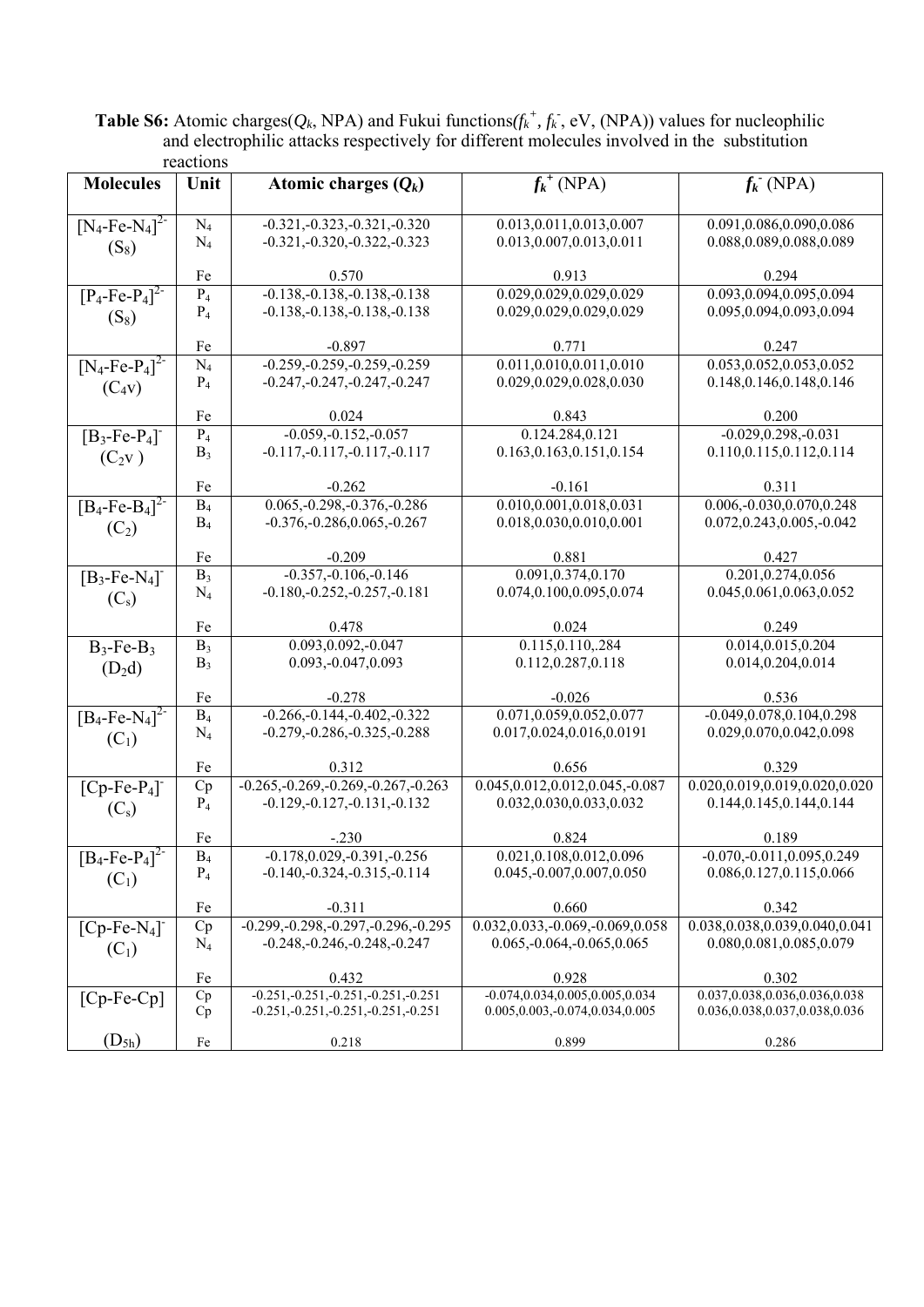| No.            | <b>Reactions</b>                                                                                                                                        | ΔH          | $\Delta\omega$ (eV) |
|----------------|---------------------------------------------------------------------------------------------------------------------------------------------------------|-------------|---------------------|
|                |                                                                                                                                                         | (Kcal/mole) |                     |
|                | $Cp-Fe-Cp + Al42 = [Cp-Fe-Al4] + Cp^{-1}$                                                                                                               | $-99.305$   | $-4.592$            |
| $\overline{2}$ | $[Cp-Fe-Al_4] + Al_4^{2} = [Al_4-Fe-Al_4]^{2} + Cp^{-}$                                                                                                 | $-81.875$   | $-1.022$            |
| 3              | $Cp-Fe-Cp + B42 = [Cp-Fe-B4]+ Cp$                                                                                                                       | $-104.845$  | $-8.913$            |
| 4              | $[Cp-Fe-B4]- + B42- = [B4-Fe-B4]2- + Cp^{-}$                                                                                                            | $-63.361$   | $-4.041$            |
| 5              | $[A]_4$ -Fe-B <sub>3</sub> ] <sup>+</sup> + Al <sub>4</sub> <sup>2-</sup> = $[A]_4$ -Fe-Al <sub>4</sub> ] <sup>2-</sup> + B <sub>3</sub> <sup>-</sup>   | $-102.995$  | $-1.537$            |
| 6              | $[B_4 - Fe-B_3] + B_4^{2} = [B_4 - Fe-B_4]^{2} + B_3$                                                                                                   | $-69.878$   | $-4.473$            |
|                | $B_3-Fe-B_3 + Al_4^{2-} = [Al_4-Fe-B_3] + B_3^{-}$                                                                                                      | $-153.169$  | $-9.213$            |
| 8              | $B_3-Fe-B_3 + B_4^{2} = [B_4-Fe-B_3] + B_3$                                                                                                             | $-173.312$  | $-13.618$           |
| 9              | $[Al_4-Fe-Cp] + B_4^{2-} = [Al_4-Fe-B_4]^{2-} + Cp^{-}$                                                                                                 | $-92.741$   | $-4.715$            |
| 10             | $[A]_4$ -Fe-B <sub>3</sub> ] <sup>+</sup> + B <sub>4</sub> <sup>2-</sup> = $[B_4$ -Fe-Al <sub>4</sub> ] <sup>2-</sup> + B <sub>3</sub> <sup>-</sup>     | $-113.68$   | $-5.229$            |
| 11             | $[Cp-Fe-B_4] + Al_4^{2} = [Al_4-Fe-B_4]^{2} + Cp^{-1}$                                                                                                  | $-87.202$   | $-0.393$            |
| 12             | $[B_4 - Fe - B_4]^{2} + Al_4^{2} = [Al_4 - Fe - B_4]^{2} + B_4^{2}$                                                                                     | $-23.841$   | 3.648               |
| 13             | $[B_4 - Fe - B_3] + Al_4^{2} = [Al_4 - Fe - B_4]^{2} + B_3$                                                                                             | $-93.72$    | $-0.825$            |
| 14             | $[A]_4$ -Fe-Al <sub>4</sub> ] <sup>2-</sup> + B <sub>4</sub> <sup>2-</sup> = $[A]_4$ -Fe-B <sub>4</sub> ] <sup>2-</sup> + Al <sub>4</sub> <sup>2-</sup> | $-10.866$   | $-3.692$            |
| 15             | $B_3$ -Fe-B <sub>3</sub> + Cp <sup>-</sup> = Cp-Fe-B <sub>3</sub> + B <sub>3</sub> <sup>-</sup>                                                         | $-29.251$   | $-1.911$            |
| 16             | $Cp-Fe-B_3 + Cp = Cp-Fe-Cp + B_3$                                                                                                                       | $-45.733$   | $-3.225$            |

**Table S7:** Reaction enthalpy (ΔH, Kcal/mole) and reaction electrophilicity (Δω, eV) values of different molecules which are involved in the substitution reactions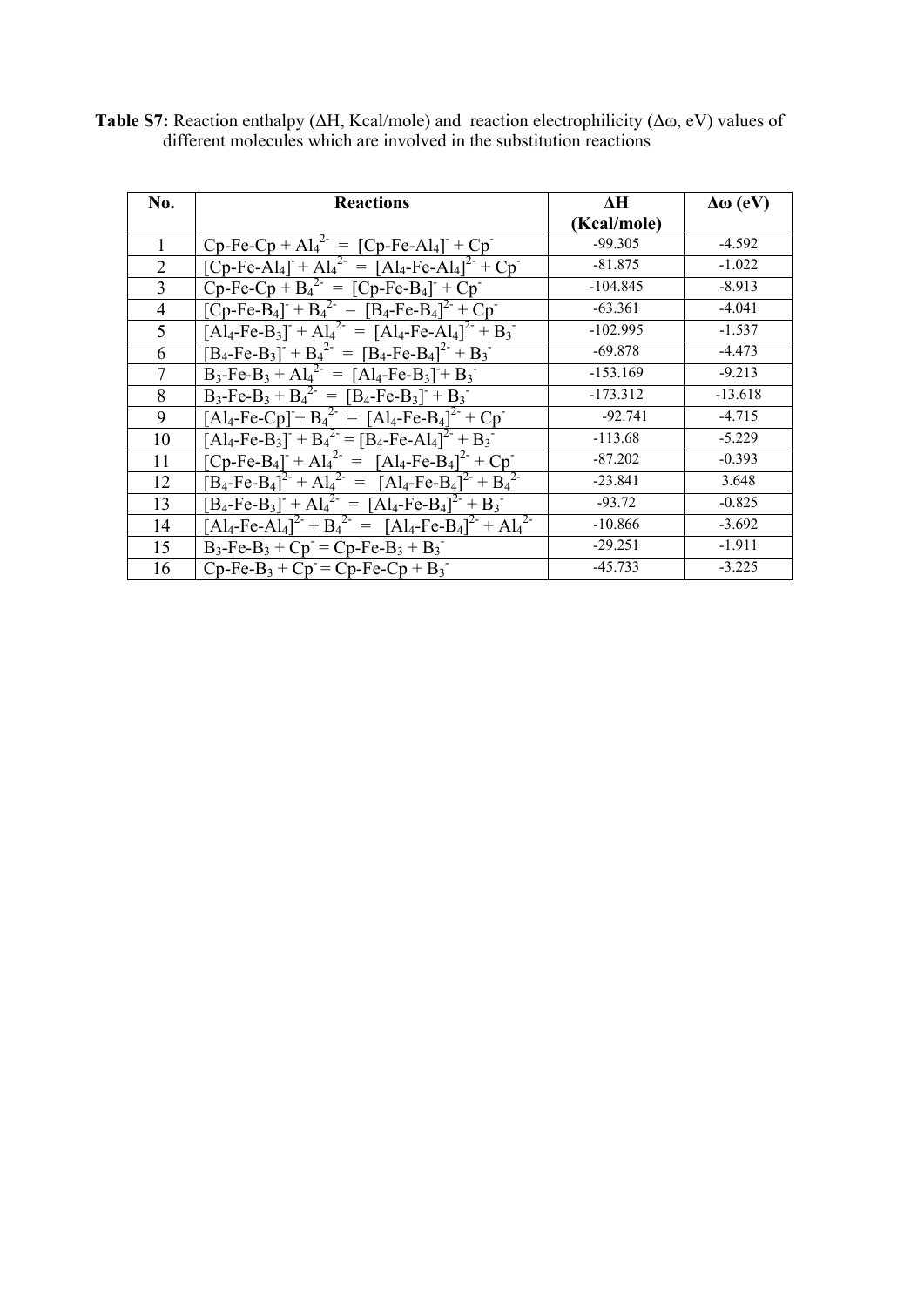**Table S8:** Reaction enthalpy (ΔH) and reaction electrophilicity (Δω) values of different molecules which are involved in the substitution reactions

| N <sub>0</sub> | <b>Reactions</b>                                                                                                                                    | $\Delta H(Kcal/mole)$ | $\Delta\omega$ (eV) |
|----------------|-----------------------------------------------------------------------------------------------------------------------------------------------------|-----------------------|---------------------|
|                |                                                                                                                                                     |                       |                     |
| 1              | $B_3$ -Fe-B <sub>3</sub> + N <sub>4</sub> <sup>2-</sup> = [B <sub>3</sub> -Fe-N <sub>4</sub> ] <sup>-</sup> + B <sub>3</sub> <sup>-</sup>           | $-171.014$            | $-13.458$           |
| $\overline{2}$ | $[B_3-Fe-N_4]$ <sup>+</sup> $N_4^{2}$ <sup>-</sup> = $[N_4-Fe-N_4]$ <sup>2-</sup> + $B_3$ <sup>-</sup>                                              | $-75.733$             | $-4.605$            |
| 3              | $\overline{[B_3\text{-}Fe\text{-}P_4]^{\text{-}} + N_4{}^2} = \overline{[B_3\text{-}Fe\text{-}N_4]^{\text{-}} + P_4{}^2}$                           | $-36.930$             | $-3.339$            |
| $\overline{4}$ | $B_3$ -Fe- $B_3 + P_4^2 = [B_3$ -Fe- $P_4] + B_3$                                                                                                   | $-134.084$            | $-10.118$           |
| 5              | $[B_3-Fe-P_4] + P_4^{2-} = [P_4-Fe-P_4]^{2-} + B^{3-}$                                                                                              | $-61.692$             | $-2.010$            |
| 6              | $[B_4 - Fe - P_4]^2 + N_4^2 = [B_4 - Fe - N_4]^2 + P_4^2$                                                                                           | $-23.917$             | $-2.578$            |
| $\tau$         | $[P_4-Fe-P_4]^{2-} + N_4{}^{2-} = [N_4-Fe-P_4]^{2-} + P_4{}^{2-}$                                                                                   | $-25.863$             | $-3.102$            |
| 8              | $[N_4$ -Fe-P <sub>4</sub> ] <sup>2-</sup> + N <sub>4</sub> <sup>2-</sup> = $[N_4$ -Fe-N <sub>4</sub> ] <sup>2-</sup> + P <sub>4</sub> <sup>2-</sup> | $-25.108$             | $-2.833$            |
| 9              | $[Cp-Fe-P_4] + \overline{N_4^2} = [Cp-Fe-N_4] + P_4^2$                                                                                              | $-34.942$             | $-3.459$            |
| 10             | $[P_4-Fe-P_4]^2 + B_4^2 = [B_4-Fe-P_4]^2 + P_4^2$                                                                                                   | $-14.997$             | $-2.260$            |
| 11             | $[B_4\text{-}Fe\text{-}P_4]^2 + B_4^2 = [B_4\text{-}Fe\text{-}B_4]^2 + P_4^2$                                                                       | $-32.416$             | $-3.703$            |
| 12             | $Cp-Fe-B_3 + N_4^2 = [Cp-Fe-N_4] + B_3$                                                                                                             | $-171.850$            | $-12.049$           |
| 13             | $[B_4$ -Fe-N <sub>4</sub> ] <sup>2-</sup> + N <sub>4</sub> <sup>2-</sup> = $[N_4$ -Fe-N <sub>4</sub> ] <sup>2-</sup> + B <sub>4</sub> <sup>2-</sup> | $-12.056$             | $-1.097$            |
| 14             | $[B_4$ -Fe-N <sub>4</sub> ] <sup>2-</sup> + B <sub>4</sub> <sup>2-</sup> = $[B_4$ -Fe-B <sub>4</sub> ] <sup>2-</sup> + N <sub>4</sub> <sup>2-</sup> | $-8.498$              | $-1.125$            |
| 15             | $Cp-Fe-Cp + P42 = [Cp-Fe-P4] + Cp^{-1}$                                                                                                             | $-91.175$             | $-5.365$            |
| 16             | $[Cp-Fe-P_4] + P_4^{2} = [P_4-Fe-P_4]^{2} + Cp^{-}$                                                                                                 | $-29.618$             | $-1.627$            |
| 17             | $Cp-Fe-B_3 + P_4^2 = [Cp-Fe-P_4] + B_3$                                                                                                             | $-136.908$            | $-8.590$            |
| 18             | $Cp-Fe-Cp + N_4^2 = [Cp-Fe-N_4] + Cp$                                                                                                               | $-126.118$            | $-8.824$            |
| 19             | $[Cp-Fe-N_4] + N_4^2 = [N_4-Fe-N_4]^2 + Cp$                                                                                                         | $-45.646$             | $-4.102$            |

| <b>Table 9</b> : Energy (E, au), electronegativity ( $\chi$ , eV), hardness ( $\eta$ , eV), and electrophilicity ( $\omega$ , eV) for |  |
|---------------------------------------------------------------------------------------------------------------------------------------|--|
| different atoms invole in the formation of different $[Mg_4Be_4-M]$ clusters                                                          |  |

| <b>Atoms</b> | $E$ (au)    | $\chi$ (eV) | $\eta$ (eV) | $\omega$ (eV) |
|--------------|-------------|-------------|-------------|---------------|
| Li           | $-7.491$    | 3.087       | 2.529       | 1.884         |
| Na           | $-162.287$  | 3.003       | 2.418       | 1.864         |
| K            | $-599.926$  | 2.510       | 1.986       | 1.586         |
| Be           | $-14.671$   | 4.445       | 4.671       | 2.115         |
| Mg           | $-200.093$  | 3.752       | 3.976       | 1.770         |
| Ca           | $-677.576$  | 3.085       | 3.069       | 1.551         |
| Sc           | $-760.621$  | 3.506       | 4.607       | 1.334         |
| Ti           | $-849.290$  | 3.648       | 2.098       | 3.172         |
| Cr           | $-1044.224$ | 3.879       | 1.560       | 4.821         |
| Zn           | $-1779.354$ | 4.199       | 5.230       | 1.685         |
| C            | $-37.792$   | 5.706       | 4.064       | 4.006         |
| В            | $-24.662$   | 4.189       | 4.545       | 1.930         |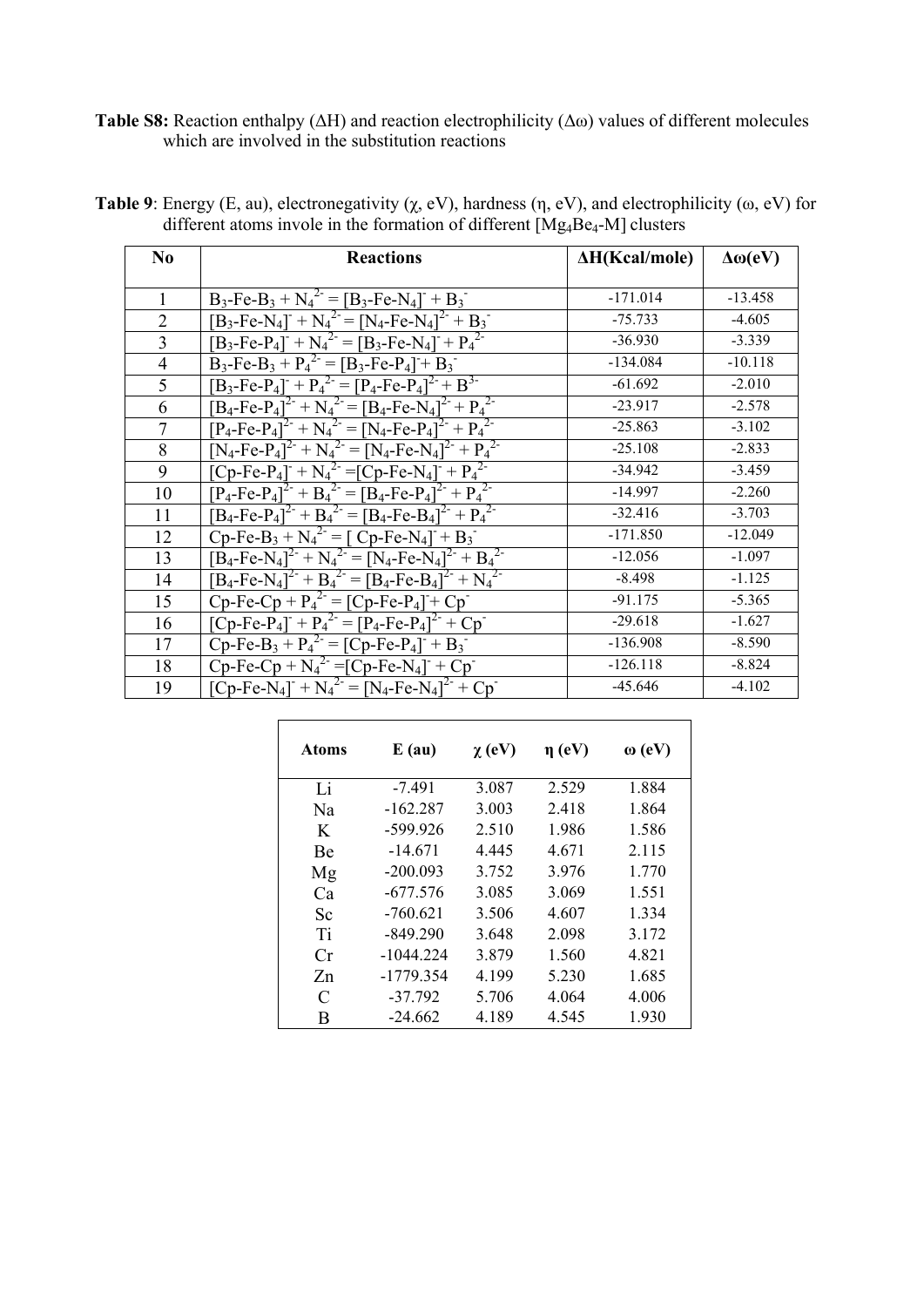| <b>Table S10</b> : Point group (PG), energy (E, au), electronegativity $(\chi, eV)$ , hardness $(\eta, eV)$ , and |  |
|-------------------------------------------------------------------------------------------------------------------|--|
| electrophilicity ( $\omega$ , eV) for different metal clusters                                                    |  |

| <b>Molecules</b> | PG                | $E$ (au)    | $\chi$ (eV) | $\eta$ (eV) | $\omega$ (eV) |
|------------------|-------------------|-------------|-------------|-------------|---------------|
| Be <sub>4</sub>  | $D_{4h}$          | $-58.766$   | 3.688       | 2.261       | 3.007         |
| Mg <sub>4</sub>  | $D_{4h}$          | $-800.309$  | 2.987       | 1.508       | 2.959         |
| $Mg_4Be_4$       | $C_{2v}$          | $-859.276$  | 3.526       | 1.792       | 3.468         |
| $Mg_4Be_4-Li$    | $C_{2v}$          | $-866.838$  | 3.423       | 1.821       | 3.217         |
| $Mg_4Be_4-Na$    | $C_1$             | $-1021.618$ | 3.301       | 1.792       | 3.040         |
| $Mg_4Be_4-K$     | $\mathrm{C_{2v}}$ | $-1459.259$ | 3.118       | 1.770       | 2.747         |
| $Mg_4Be_4-Be$    | $C_{4v}$          | $-874.050$  | 3.694       | 2.020       | 3.377         |
| $Mg_4Be_4-Mg$    | $C_{2v}$          | $-1059.404$ | 3.545       | 1.874       | 3.353         |
| $Mg_4Be_4-Ca$    | $C_{2v}$          | -1536.917   | 3.245       | 1.872       | 2.812         |
| $Mg_4Be_4-Sc$    | $C_{4v}$          | $-1620.007$ | 3.319       | 1.805       | 3.051         |
| $Mg_4Be_4-Ti$    | $C_{4v}$          | $-1708.722$ | 3.580       | 1.562       | 4.103         |
| $Mg_4Be_4-Cr$    | $C_{2v}$          | $-1903.673$ | 2.906       | 1.131       | 3.734         |
| $Mg_4Be_4-Zn$    | $C_{2v}$          | $-2638.652$ | 3.766       | 1.881       | 3.770         |
| $Mg_4Be_4-B$     | $C_{4v}$          | $-884.168$  | 3.401       | 1.954       | 3.752         |
| $Mg_4Be_4-C$     | $C_{4v}$          | -897.466    | 3.830       | 2.399       | 2.410         |

**Table S11**: Nucleus independent chemical shift (NICS(0), ppm) values at different rings of the molecules

| <b>Molecules</b> | NICS(0)      | NICS(0)      | <b>Molecules</b> | NICS(0)      | NICS(0)      |
|------------------|--------------|--------------|------------------|--------------|--------------|
|                  | $Ring(Mg_4)$ | $Ring(Be_4)$ |                  | $Ring(Mg_4)$ | $Ring(Be_4)$ |
| $Mg_4Be_4$       | $-10.03$     | $-15.13$     | $Mg_4Be_4-Sc$    | $-18.94$     | $-66.30$     |
| $Mg_4Be_4-Li$    | $-10.87$     | $-12.04$     | $Mg_4Be_4-Ti$    | $-292$       | $-98.78$     |
| $Mg_4Be_4-Na$    | $-10.39$     | $-11.67$     | $Mg_4Be_4-Cr$    | $-55.33$     | $-471.90$    |
| $Mg_4Be_4-K$     | $-11.02$     | $-10.39$     | $Mg_4Be_4-Zn$    | 15.80        | $-3.057$     |
| $Mg_4Be_4-Be$    | $-12.29$     | $-31.16$     | $Mg_4Be_4-B$     | $-25.51$     | $-56.80$     |
| $Mg_4Be_4-Mg$    | 8.18         | $-11.59$     | $Mg_4Be_4-C$     | $-3233$      | $-67.39$     |
| $Mg_4Be_4-Ca$    | $-4.62$      | $-25.78$     |                  |              |              |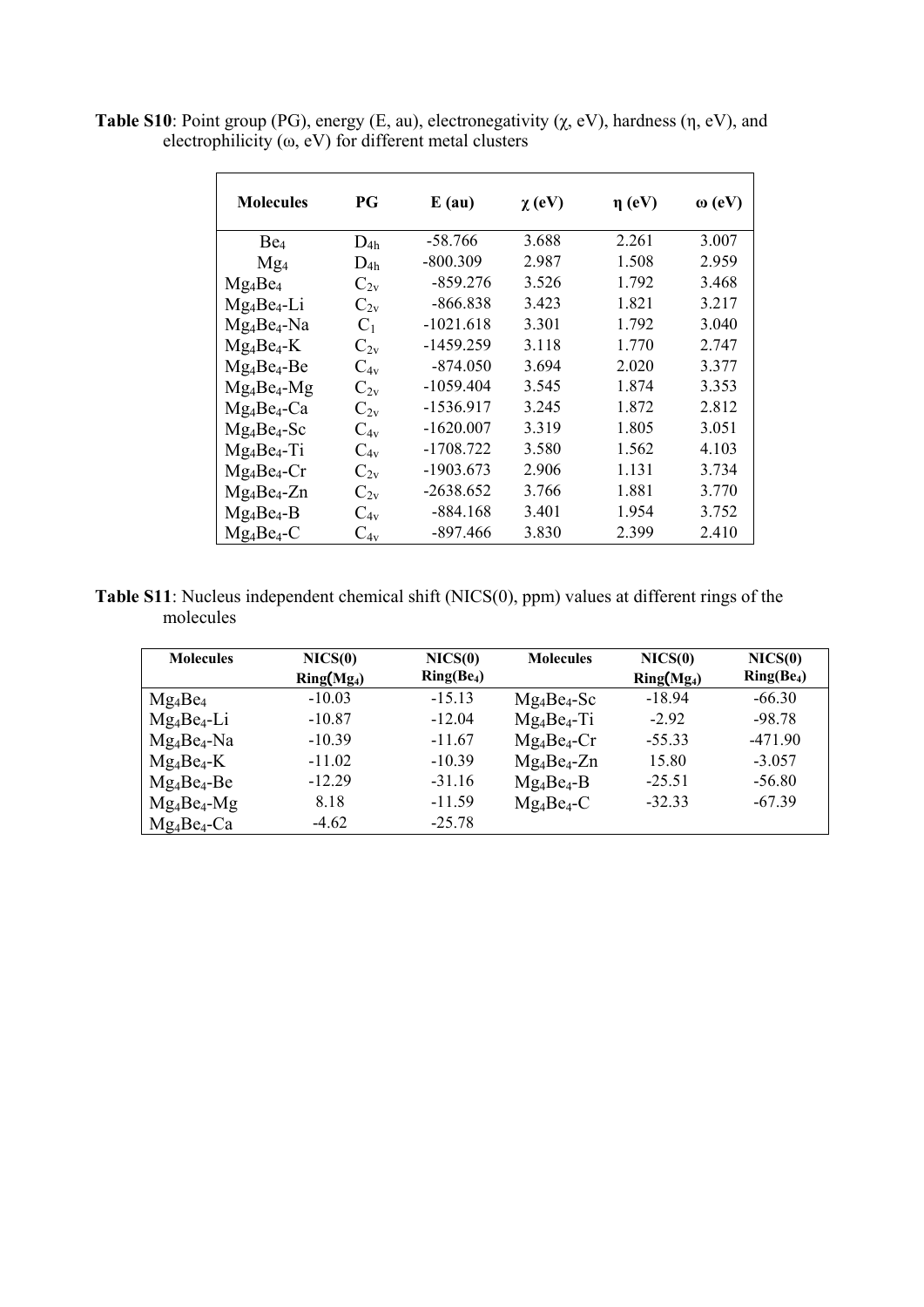| <b>Formation</b>                | ЛH          | Δω       |
|---------------------------------|-------------|----------|
| <b>Reactions</b>                | (Kcal/mole) | (eV)     |
| $Mg_4 + Be_4 = Mg_4Be_4$        | $-123.979$  | $-2.498$ |
| $Mg_4Be_4 + Li = Mg_4Be_4-Li$   | $-4.456$    | $-0.780$ |
| $Mg_4Be_4 + Na = Mg_4Be_4-Na$   | $-34.067$   | $-0.743$ |
| $Mg_4Be_4 + K = Mg_4Be_4 - K$   | $-35.452$   | $-0.556$ |
| $Mg_4Be_4 + Be = Mg_4Be_4 - Be$ | $-23.163$   | $-2.206$ |
| $Mg_4Be_4 + Mg = Mg_4Be_4 - Mg$ | $-21.830$   | $-1.885$ |
| $Mg_4Be_4 + Ca = Mg_4Be_4-Ca$   | -40.587     | $-2.206$ |
| $Mg_4Be_4 + Sc = Mg_4Be_4 - Sc$ | -68.793     | $-1.751$ |
| $Mg_4Be_4 + Ti = Mg_4Be_4 - Ti$ | $-97.014$   | $-2.537$ |
| $Mg_4Be_4 + Cr = Mg_4Be_4 - Cr$ | $-108.320$  | $-4.555$ |
| $Mg_4Be_4 + Zn = Mg_4Be_4-Zn$   | $-14.264$   | $-1.383$ |
| $Mg_4Be_4 + B = Mg_4Be_4 - B$   | $-142.402$  | -1.646   |
| $Mg_4Be_4 + C = Mg_4Be_4-C$     | $-247.214$  | $-5.064$ |

**Table S12**: Formation reactions of different metal clusters and their reaction enthalpy (ΔH, Kcal/mole) and reaction electrophilicity  $(\Delta \omega, eV)$  values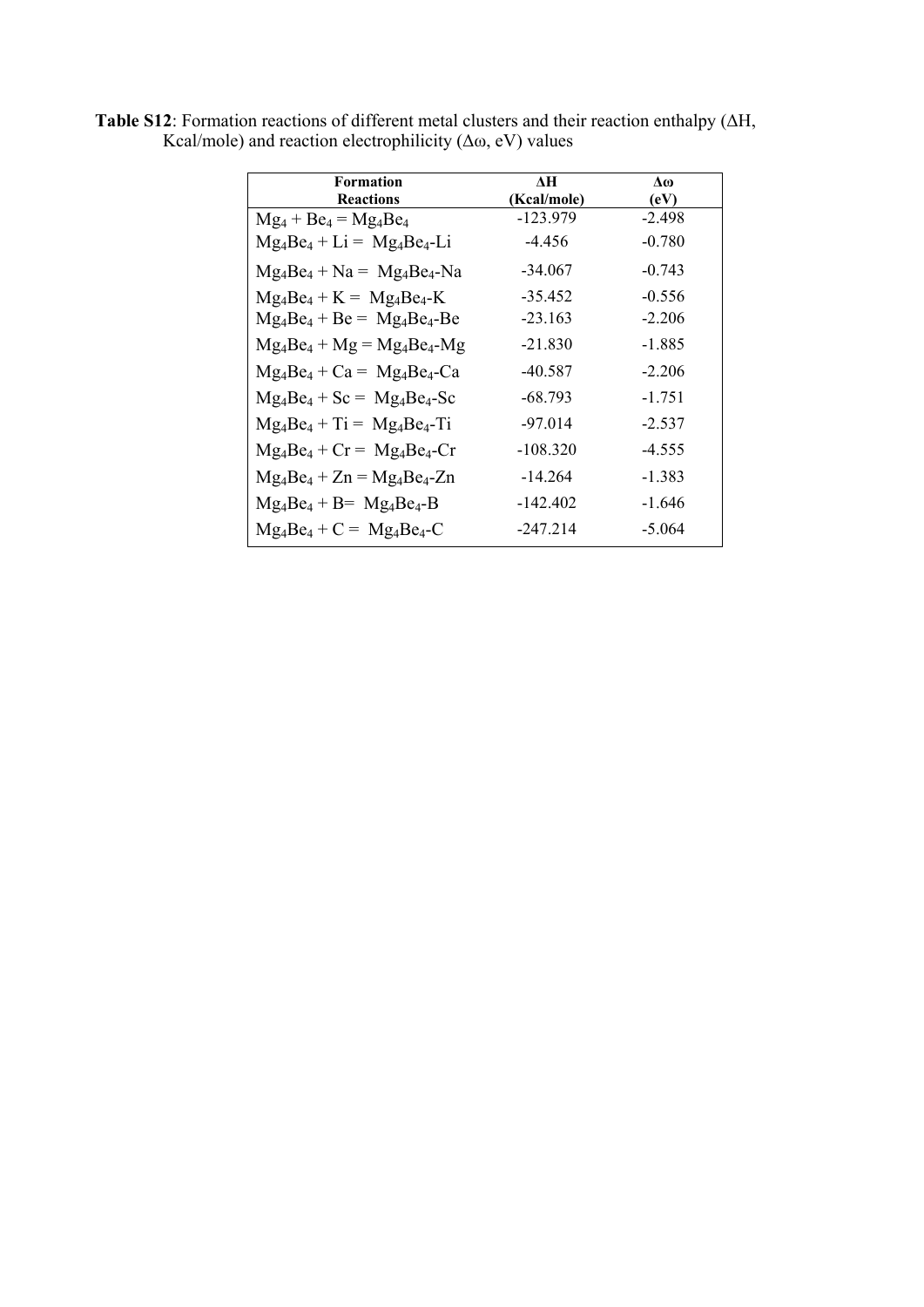**Table S13**: Atomic charges ( $Q_k(NPA)$ ) and Fukui functions ( $f_k^+$ ,  $f_k^-$ , eV, (NPA)) and philicity ( $\omega_k^*$ ,  $\omega_k$ , eV, (NPA)) values for nucleophilic and electrophilic attacks respectively for different metal cluster

| <b>Molecules</b>                | Unit            | Atomic           | $f_k^{\dagger}(\text{NPA})$ | $f_k$ (NPA)     | $\omega_k$ <sup>+</sup> (NPA) | $\omega_k$ (NPA) |
|---------------------------------|-----------------|------------------|-----------------------------|-----------------|-------------------------------|------------------|
|                                 |                 | Charge           |                             |                 |                               |                  |
|                                 |                 | $(Q_k)$ (NPA)    |                             |                 |                               |                  |
|                                 | Mg <sub>4</sub> | 0.346, 0.347     | 0.136, 0.137                | 0.099, 0.099    | 0.472, 0.474                  | 0.343, 0.342     |
| Mg <sub>4</sub> Be <sub>4</sub> |                 | 0.346, 0.346     | 0.136, 0.137                | 0.099, 0.099    | 0.473, 0.474                  | 0.343, 0.342     |
| $(C_{2v})$                      | Be <sub>4</sub> | $-0.211, -0.482$ | 0.096, 0.130                | 0.156, 0.148    | 0.333, 0.451                  | 0.541, 0.513     |
|                                 |                 | $-0.483, -0.210$ | 0.130, 0.098                | 0.148, 0.153    | 0.452, 0.339                  | 0.514, 0.530     |
|                                 | Mg <sub>4</sub> | 0.333, 0.334     | 0.148, 0.148                | 0.154, 0.155    | 0.476, 0.476                  | 0.497, 0.498     |
|                                 |                 | 0.336, 0.336     | 0.148, 0.148                | 0.155, 0.154    | 0.477, 0.477                  | 0.497, 0.498     |
| $Mg_4Be_4-Li$                   | Be <sub>4</sub> | $-0.259, -0.564$ | 0.049, 0.091                | 0.046, 0.100    | 0.158, 0.292                  | 0.148, 0.321     |
| $(C_{2v})$                      |                 | $-0.575, -0.263$ | 0.078, 0.047                | 0.091, 0.047    | 0.250, 0.153                  | 0.294, 0.150     |
|                                 | Li              | 0.322            | 0.143                       | 0.097           | 0.459                         | 0.314            |
|                                 | Mg <sub>4</sub> | 0.339, 0.328     | 0.147, 0.145                | 0.145, 0.143    | 0.446, 0.440                  | 0.441, 0.435     |
| $Mg_4 Be_4-Na$                  |                 | 0.326, 0.315     | 0.138, 0.135                | 0.143, 0.140    | 0.419, 0.410                  | 0.434, 0.425     |
|                                 | Be <sub>4</sub> | $-0.287, -0.569$ | 0.039, 0.045                | 0.048, 0.067    | 0.117, 0.136                  | 0.146, 0.203     |
| $(C_1)$                         |                 | $-0.491, -0.252$ | 0.106, 0.044                | 0.112, 0.052    | 0.323, 0.133                  | 0.341, 0.157     |
|                                 | Na              | 0.291            | 0.203                       | 0.151           | 0.616                         | 0.458            |
|                                 | Mg <sub>4</sub> | 0.313, 0.314     | 0.136, 0.136                | 0.137, 0.137    | 0.374, 0.374                  | 0.377, 0.375     |
| $Mg_4Be_4-K$                    |                 | 0.313, 0.314     | 0.136, 0.136                | 0.137, 0.137    | 0.375, 0.374                  | 0.378, 0.375     |
|                                 | Be <sub>4</sub> | $-0.302, -0.567$ | 0.036, 0.063                | 0.058, 0.096    | 0.099, 0.173                  | 0.159, 0.264     |
| $(C_{2v})$                      |                 | $-0.568, -0.298$ | 0.063, 0.037                | 0.095, 0.052    | 0.173, 0.102                  | 0.262, 0.143     |
|                                 | K               | 0.482            | 0.256                       | 0.150           | 0.704                         | 0.413            |
|                                 | Mg <sub>4</sub> | 0.343, 0.344     | 0.106, 0.106                | 0.088, 0.088    | 0.358, 0.358                  | 0.298, 0.298     |
|                                 |                 | 0.344, 0.344     | 0.106, 0.106                | 0.088, 0.088    | 0.358, 0.359                  | 0.298, 0.298     |
| $Mg_4Be_4-Be$                   | Be <sub>4</sub> | $-0.400, -0.401$ | 0.081, 0.081                | 0.139, 0.137    | 0.275, 0.274                  | 0.470, 0.463     |
| $(C_{4v})$                      |                 | $-0.401, -0.401$ | 0.081, 0.081                | 0.137, 0.139    | 0.274, 0.273                  | 0.463, 0.468     |
|                                 | Be              | 0.230            | 0.250                       | 0.095           | 0.846                         | 0.322            |
|                                 | Mg <sub>4</sub> | 0.266, 0.266     | 0.105, 0.105                | 0.163, 0.163    | 0.352, 0.352                  | 0.547, 0.548     |
|                                 |                 | 0.264, 0.264     | 0.104, 0.104                | 0.164, 0.164    | 0.348, 0.348                  | 0.550, 0.551     |
| $Mg_4Be_4-Mg$                   | Be <sub>4</sub> | $-0.269, -0.489$ | $-0.020, 0.232$             | 0.050, 0.078    | $-0.050, 0.779$               | 0.166, 0.261     |
| $(C_{2v})$                      |                 | $-0.491, -0.270$ | $0.229, -0.020$             | 0.080, 0.050    | $0.767, -0.050$               | 0.267, 0.167     |
|                                 | Mg              | 0.459            | 0.153                       | 0.088           | 0.512                         | 0.297            |
|                                 | Mg <sub>4</sub> | 0.270, 0.270     | 0.090, 0.090                | 0.297, 0.297    | 0.254, 0.257                  | 0.236, 0.234     |
|                                 |                 | 0.270, 0.270     | 0.090, 0.091                | 0.297, 0.297    | 0.252, 0.254                  | 0.235, 0.234     |
| $Mg_4Be_4-Ca$                   | Be <sub>4</sub> | $-0.311, -0.594$ | $-0.000, 0.172$             | $0.205, -0.010$ | $-0.000, 0.483$               | $0.576, -0.035$  |
| $(C_{2v})$                      |                 | $-0.594, -0.310$ | 0.170, 0.002                | $-0.010, 0.202$ | 0.477, 0.007                  | $-0.039, 0.569$  |
|                                 | Ca              | 0.729            | 0.295                       | 0.286           | 0.830                         | 0.803            |
|                                 | Mg <sub>4</sub> | 0.320, 0.319     | 0.082, 0.081                | 0.083, 0.083    | 0.249, 0.247                  | 0.252, 0.253     |
|                                 |                 | 0.320, 0.320     | 0.079, 0.079                | 0.082, 0.082    | 0.243, 0.240                  | 0.251, 0.251     |
| $Mg_4 Be_4$ -Sc                 | Be <sub>4</sub> | $-0.093, -0.090$ | 0.082, 0.081                | 0.081, 0.083    | 0.289, 0.289                  | 0.247, 0.253     |
| $(C_{4v})$                      |                 | $-0.090, -0.093$ | 0.079, 0.079                | 0.080, 0.082    | 0.271, 0.284                  | 0.245, 0.251     |
|                                 | Sc              | $-0.913$         | 0.082                       | 0.344           | 0.940                         | 1.048            |
|                                 | Mg <sub>4</sub> | 0.357, 0.357     | 0.128, 0.128                | 0.059, 0.059    | 0.527, 0.527                  | 0.241, 0.241     |
|                                 |                 | 0.357, 0.357     | 0.128, 0.128                | 0.059, 0.059    | 0.527, 0.527                  | 0.241, 0.241     |
| $Mg_4Be_4-Ti$                   | Be <sub>4</sub> | 0.068, 0.069     | 0.131, 0.132                | 0.107, 0.106    | 0.540, 0.541                  | 0.440, 0.437     |
| $(C_{4v})$                      |                 | 0.069, 0.068     | 0.131, 0.132                | 0.106, 0.107    | 0.541, 0.540                  | 0.437, 0.440     |
|                                 | T <sub>i</sub>  | $-1.703$         | $-0.040$                    | 0.337           | $-0.160$                      | 1.384            |
| $Mg_4Be_4-Cr$                   | Mg <sub>4</sub> | 0.323, 0.323     | 0.122, 0.123                | 0.143, 0.143    | 0.455, 0.458                  | 0.535, 0.534     |
|                                 |                 | 0.323, 0.324     | 0.122, 0.123                | 0.143, 0.143    | 0.456, 0.459                  | 0.535, 0.533     |
| $(C_{2v})$                      | Be <sub>4</sub> | $0.036, -0.115$  | 0.008, 0.019                | 0.021, 0.003    | 0.030, 0.071                  | 0.079, 0.012     |
|                                 |                 | $-0.114, 0.038$  | 0.019, 0.010                | 0.002, 0.091    | 0.072, 0.037                  | 0.009, 0.071     |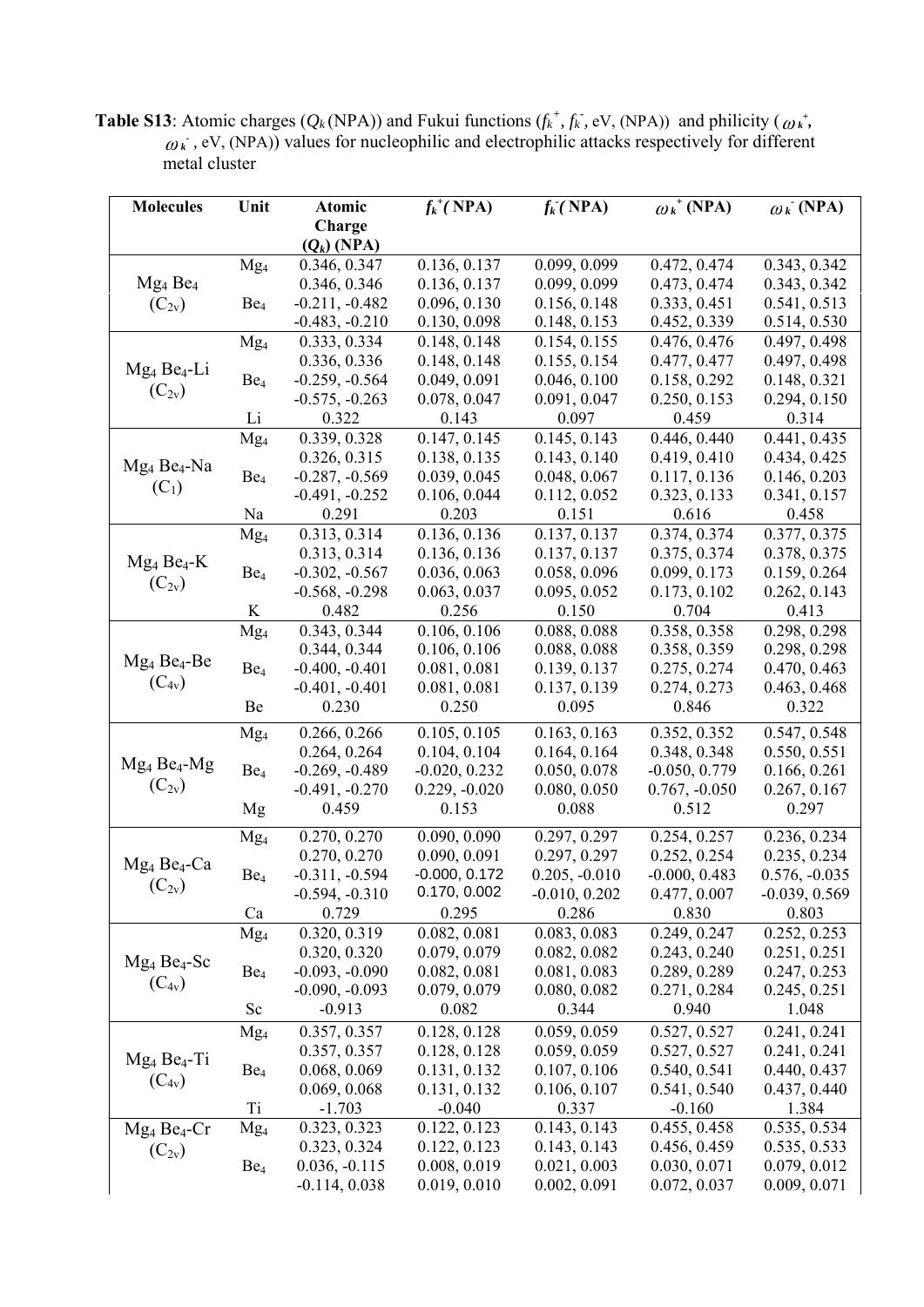|                            | Cr.             | $-1.139$         | 0.454           | 0.382        | 1.696           | 1.426        |
|----------------------------|-----------------|------------------|-----------------|--------------|-----------------|--------------|
|                            | Mg <sub>4</sub> | 0.254, 0.254     | 0.102, 0.099    | 0.162, 0.162 | 0.385, 0.375    | 0.609, 0.611 |
|                            |                 | 0.256, 0.255     | 0.104, 0.101    | 0.161, 0.161 | 0.393, 0.382    | 0.607, 0.609 |
| $Mg_4Be_4-Zn$              | Be <sub>4</sub> | $-0.233, -0.395$ | $-0.011, 0.272$ | 0.022, 0.134 | $-0.040, 1.025$ | 0.082, 0.505 |
| $(C_{2v})$                 |                 | $-0.391, -0.234$ | $0.277, -0.020$ | 0.128, 0.023 | $1.043, -0.080$ | 0.483, 0.089 |
|                            | Zn              | 0.233            | 0.075           | 0.046        | 0.285           | 0.174        |
|                            | Mg <sub>4</sub> | 0.356, 0.355     | 0.956, 0.955    | 0.113, 0.115 | 0.359, 0.355    | 0.425, 0.433 |
| $Mg_4Be_4-B$               |                 | 0.355, 0.356     | 0.956, 0.955    | 0.113, 0.115 | 0.359, 0.356    | 0.425, 0.432 |
| $(C_{4v})$                 | Be <sub>4</sub> | 0.489, 0.482     | 0.177,0.109     | 0.089, 0.094 | 0.438, 0.408    | 0.333, 0.353 |
|                            |                 | 0.482, 0.481     | 0.109, 0.109    | 0.094, 0.097 | 0.410, 0.409    | 0.351, 0.365 |
|                            | B               | $-3.356$         | 0.175           | 0.169        | 0.658           | 0.635        |
|                            | Mg <sub>4</sub> | 0.351, 0.353     | 0.104, 0.092    | 0.094, 0.094 | 0.251, 0.221    | 0.226, 0.226 |
| $Mg_4Be_4-C$<br>$(C_{4v})$ |                 | 0.351, 0.352     | 0.090, 0.106    | 0.094, 0.094 | 0.218, 0.255    | 0.227, 0.226 |
|                            | Be <sub>4</sub> | 0.487, 0.489     | 0.034, 0.251    | 0.130, 0.116 | 0.082, 0.605    | 0.314, 0.279 |
|                            |                 | 0.487, 0.484     | 0.248, 0.033    | 0.122, 0.128 | 0.598, 0.079    | 0.294, 0.308 |
|                            | C               | $-3.353$         | 0.042           | 0.129        | 0.100           | 0.311        |